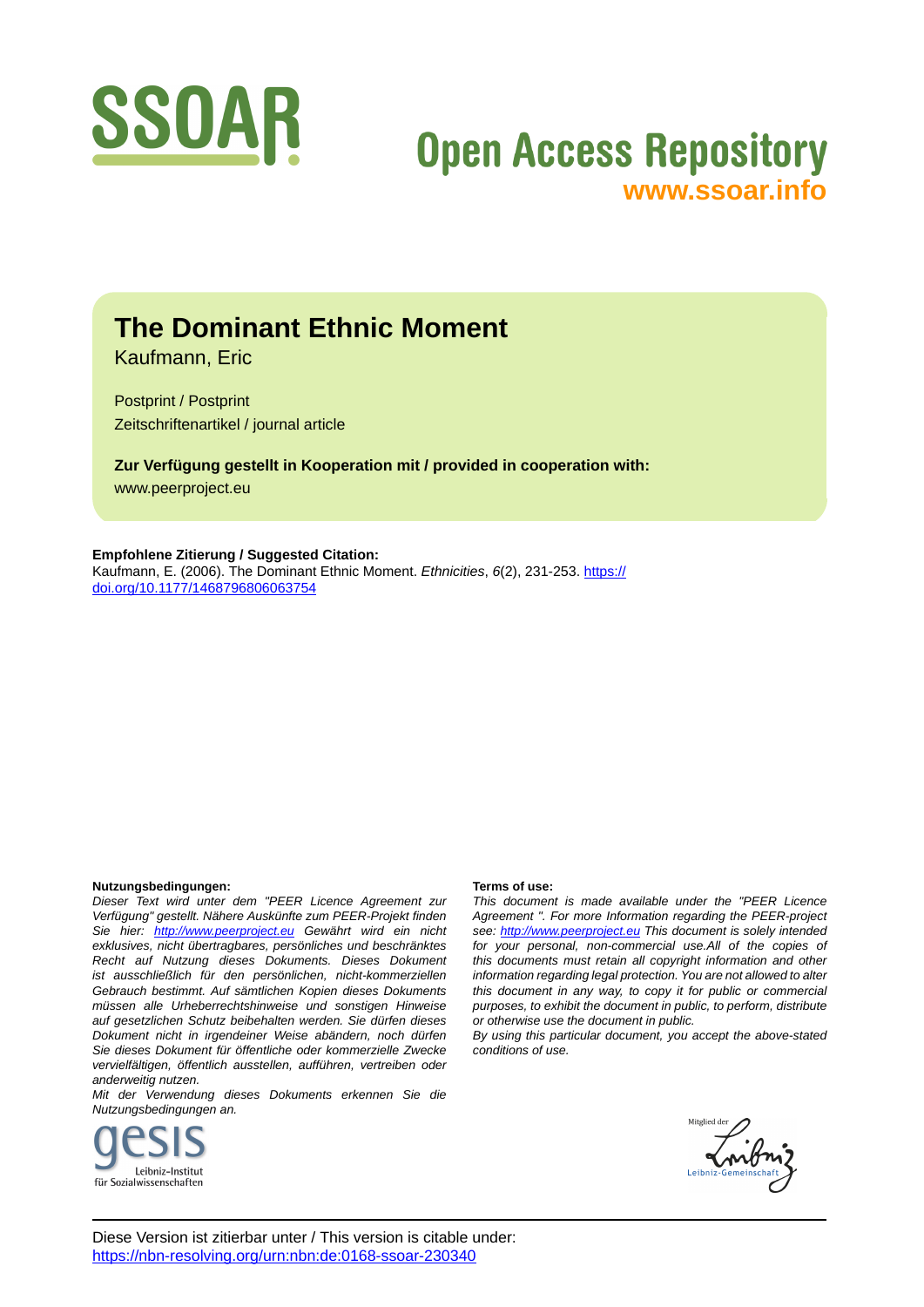

Copyright © 2006 SAGE Publications (London,Thousand Oaks, CA and New Delhi) 1468-7968 Vol 6(2): 231–266;063754 DOI:10.1177/1468796806063754 http://etn.sagepub.com

### **The dominant ethnic moment**

*Towards the abolition of 'whiteness'?*

#### **ERIC KAUFMANN**

*Birkbeck College, University of London, UK*

#### **INTRODUCTION**

In the past decade and a half, the study of the American white majority has blossomed into a major academic endeavour. So-called 'White Studies' provided an important service in opening up a 'hidden' field of study that remained neglected as recently as the early 1990s. However, in this debate, I suggest that while the study of whites and white racial systems is important, the White Studies approach possesses little heuristic value for scholars attempting to explain majority responses to multicultural politics. 'Whiteness' is a colloquial term used by local actors to describe the lived reality of dominant ethnicity as it appears from the 'inside' of American society. Scholars should be more critical, comparative and discerning than their subjects: 'white' is the particular racial boundary marker that distinguishes dominant ethnic groups from subaltern ones in a small proportion of the world's nations. Whiteness informs, but does not constitute, dominant ethnicity and we should not mistake the content of group boundary markers for the essentials. Particular cultural markers are neither necessary nor sufficient conditions for ethnicity.

The position I advance goes further, claiming that White Studies suffers from a number of serious flaws that should lead us to question whether this approach can continue to advance the frontiers of knowledge in the wider sphere of ethnic and racial studies. These flaws include: (1) a constructivism that fails to recognize the cognitive and social processes that underpin social 'reality'; (2) an excessive emphasis on ethnic boundaries as opposed to ethnic narratives, thereby overstating the degree of malleability possible in ethnic identity; (3) a tacit belief in *white exceptionalism*, which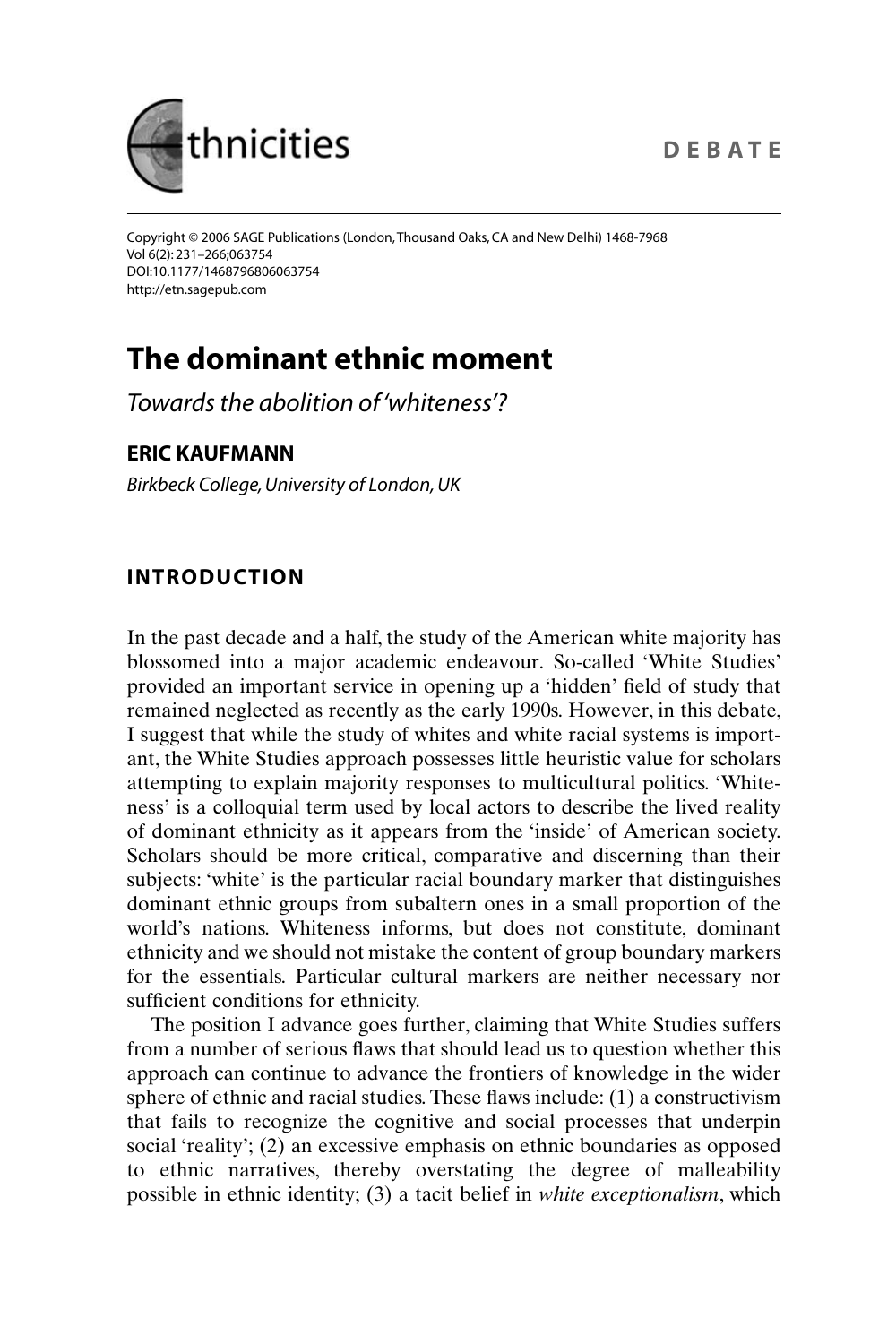overemphasizes the ideological character of whiteness and deifies whites; (4) an elision of dominant ethnicity and race; and (5) a threefold parochialism in terms of place, time horizon and the role of race in ethnic studies. The first four flaws lead to problematic interpretations of the American context, while the final omission greatly hinders the usefulness of the whiteness paradigm outside the United States. This article therefore begins by examining the American case and then moves to consider the international arena.

An alternative to White Studies that avoids its pitfalls and helps us to better comprehend the rising sociopolitical forces of our time is the emerging study of *dominant ethnicity*. Grounded in a less reductionist, more international and more nuanced analytical context, I believe the dominant ethnicity approach provides the best way forward for understanding majority-group and dominant minority movements. Dominant ethnicity cannot encompass everything, and needs to be complemented by a racial studies perspective that can address problems that lie beyond the scope of ethnic studies. However, I contend that the study of dominant ethnicity provides the most useful perspective for understanding the recent upsurge in anti-multicultural politics in the West.

#### *Social construction*

This article takes a critical realist approach (Bhaskar, 1978; Archer, 1995; Bader, 2001: 252) as its starting point, and stresses the importance of mutually understood concepts for the advancement of human knowledge. This approach rejects the use of subjects' constructions as the basis for scholarly categories unless those constructions afford us a useful way of understanding social reality. Our social reality is ultimately constructed by the way we process sense-impressions, but it is a fallacy to move from this accurate observation to the post-structuralist conceit that concepts are simply power-driven paradigms without empirical referent. Physicists have shown that the colour spectrum is simply a continuum of wavelength with no natural breaks. Yet anthropologists have shown remarkable crosscultural agreement over colour. We all have a name for 'blue' as a colour in a way that we do not for 'blue-green' (Dawkins, 2004: 31). Much the same could be said about many objects from trees to chairs.

Does the same cross-cultural 'auto-focus' apply to concepts like ethnicity or race? Clearly not, or we would not face problems of contested concepts. On the other hand, the wide degree of social scientific agreement over concepts that prevents us from publishing ethnic studies articles in the *American Economic Review* illustrates that we agree on far more than we care to acknowledge. The question, therefore, is the degree to which the social world represents a break with that of the natural. Elsewhere, I claim that there is no complete break, but rather a gradation of conceptual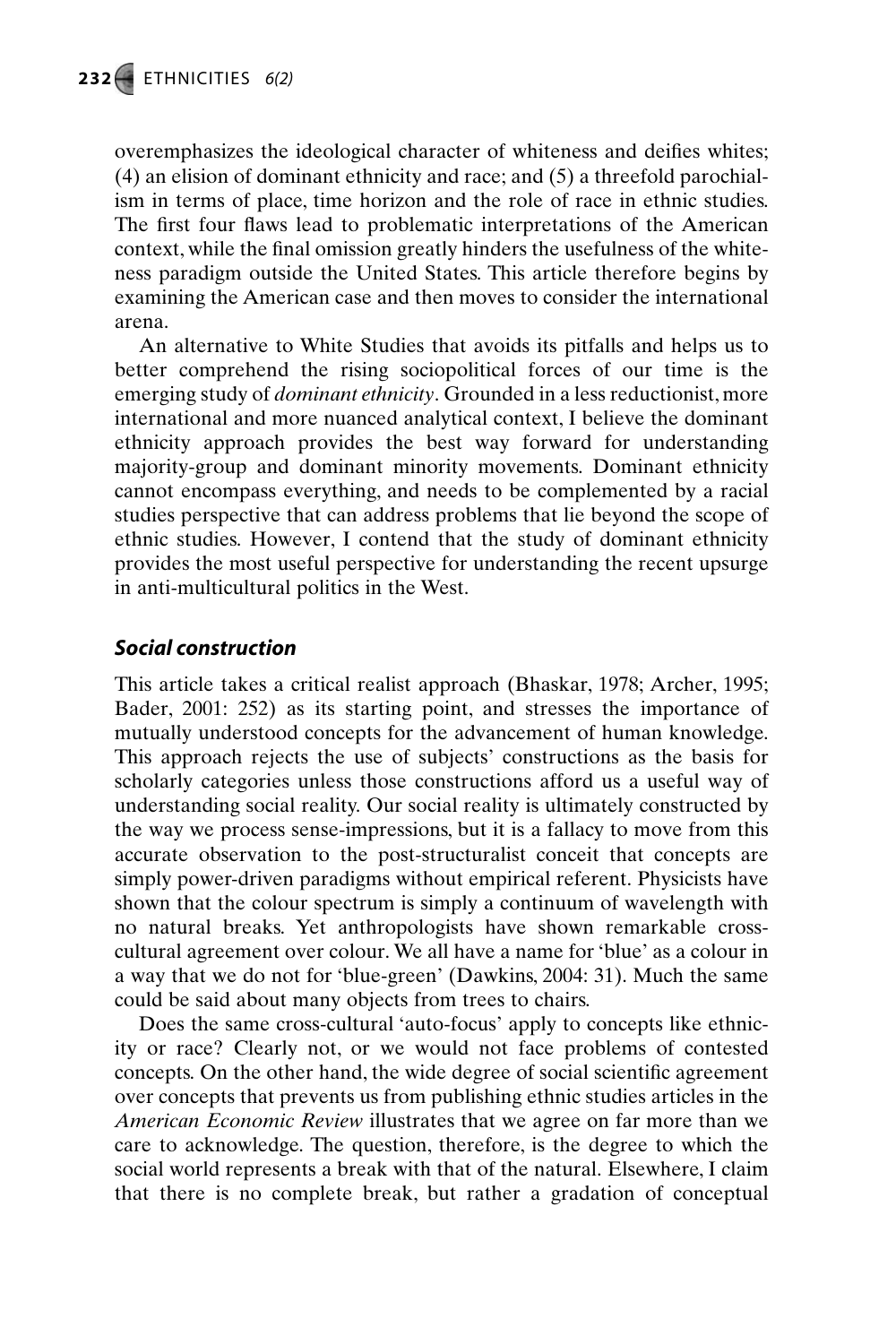fuzziness that increases as one moves from the 'hardest' of natural sciences to, say, literary criticism (Kaufmann, 1999). In terms of scholarly concepts in our field, I am relatively optimistic: there is a sound empirical substrate of auto-constructed reality with which to work.

Let us be more specific. In this debate, I use the term 'ethnic group' or *ethnie* to refer to a named, imagined, human community, many of whose members believe in a myth of shared ancestry and place of origin (Smith, 1991). Ethnic groups are imagined communities because, contra the primordialists, they must be larger than a face-to-face *gemeinschaft*. Cultural markers, like language, religion, customs and phenotype (or 'race') are *used* by ethnies to demarcate their boundaries, thus ethnic groups need to possess at least one (but no more than one) diacritical marker. Dominant ethnic groups are ethnies that are dominant within a particular nation state or sub-state nation (i.e. Japanese in Japan, Scots Protestants in Scotland). *Race*, on the other hand, refers to communities or categories marked out by phenotypical differences. This holds despite widespread disagreement over where racial boundaries lie. Racial categories can exist within an ethnic group, i.e. skin-colour differences within the Hindu (caste), Italian (North–South) or Jewish (Ashkenazi–Mizrahim) ethnies; or they can transcend ethnic groups (i.e. 'whites' in Europe, North America and elsewhere). This is not to reify these genetically problematic categories, but merely to acknowledge their importance to the actors that apprehend them.1 Meanwhile, *nations* are integrated, modern communities of territory and history that have political aspirations. *States*, by contrast, are political units that have a monopoly on the use of force within their particular bounded territory.

#### *White Studies*

The origin of White Studies, as David Roediger notes, lies in the pre-Civil Rights period in the perceptive analyses of African-American writers such as W.E.B. DuBois and James Baldwin. Developing from roots in critical race theory in the 1970s, and drawing upon the insights of these earlier African-American scholars, White Studies addressed an often-neglected aspect of American ethnic and race relations: the majority group (Roediger, 1991; Delgado and Stefancic, 1997). As Ashley Doane astutely put it, the ethnic and racial identity of the dominant group remained 'hidden' and dominant group members were able to set the academic agenda, which focused on the study of what they deemed strange, problematic or exotic. Nowhere was the equation of 'ethnic' with 'minority' clearer than in the title of Donald Ramsey Young's *American Minority Peoples* (1932) (Doane, 1997; Doane, 2003: 7).

Work based on the White Studies approach spans not only theory, literary and cultural studies, but also law and citizenship (Haney-Lopez,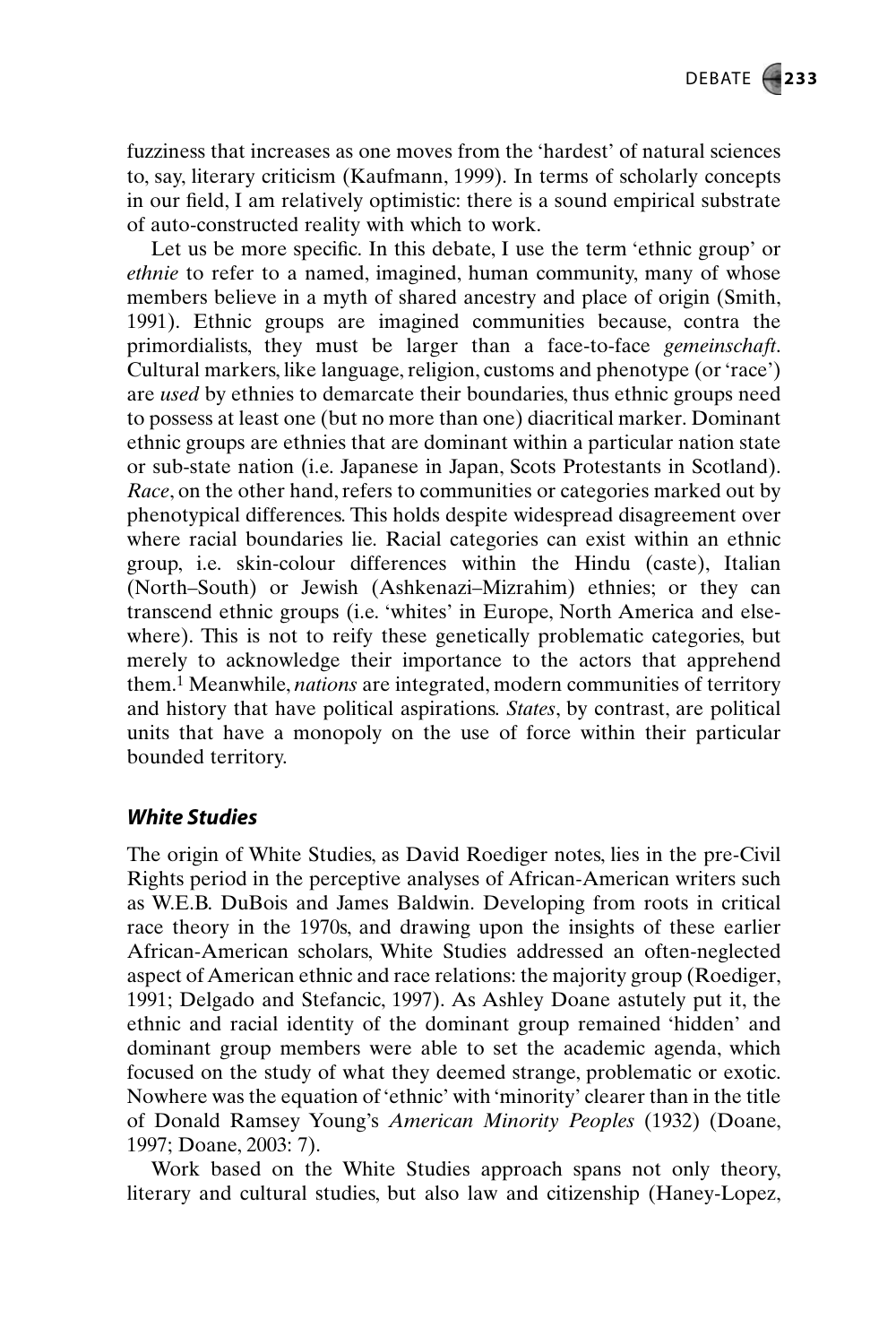1996; Smith, 1997), history (Roediger, 1991, 1994), anthropology (Gallagher, 2003), sociology (Doane and Bonilla-Silva, 2003) and political science (Perea, 1997). A number of points of unity are apparent. First, a focus on the previously neglected contours of the majority white group. Second, a treatment of the American past that emphasizes the oppression experienced by those deemed to be 'non-white' rather than the myth of American universalism. Third, a shared constructivist approach to white identity that focuses on shifts in the definition of whiteness across time and place. Fourth, a belief in *white exceptionalism*: namely, in the idea of whiteness as a politically motivated hegemonic ideology that is independent of normal processes of collective identification. Finally, an elision of the racial 'white' and ethnic 'WASP' (white Anglo-Saxon Protestant) categories that are seen as coterminous elements of an evolving racial power structure. These principles inform a politics of deconstruction that seeks to expose the constructed foundations of white hegemony in the United States. A corollary of this is that the whiteness perspective can help to expose and resist policies of liberal neutrality that might undermine support for collective rights policies such as affirmative action and bilingual education. Though White Studies has focused on the American case, this discourse is increasingly making its presence felt outside the American context, as is evident in the work of British writers such as Alistair Bonnett and Stuart Hall (Bonnett, 2000).

#### **THE AMERICAN CONTEXT**

In order to properly evaluate the claims of White Studies scholars, we need to begin with the American context. There is no question that discussion of the majority group was a major lacuna in American discussions of race and ethnicity. The focus on minorities partly stemmed from Eurocentric constructions of the immigrant or non-white 'other' as a social problem. It partly arose because the dominant WASP group could not see itself as 'ethnic' since it viewed the nation as coterminous with its own identity. However, another major reason for the 'hiding' of dominant group identity was an ideological insistence among the post-war ancestors of today's neoconservatives: the 'consensus' historians and intellectuals. They believed that the United States was, unlike European nations, an exceptional 'universal' nation that had never had an ethnic core (Lipset, 1968). In fact, as White Studies scholars correctly point out, there was an ethnic/racial component to the American nation based on white Anglo-Protestant superiority and the need to assimilate immigrants along anglo-conformist lines. However, I will argue that this process is more accurately described as *ethnic* rather than racial.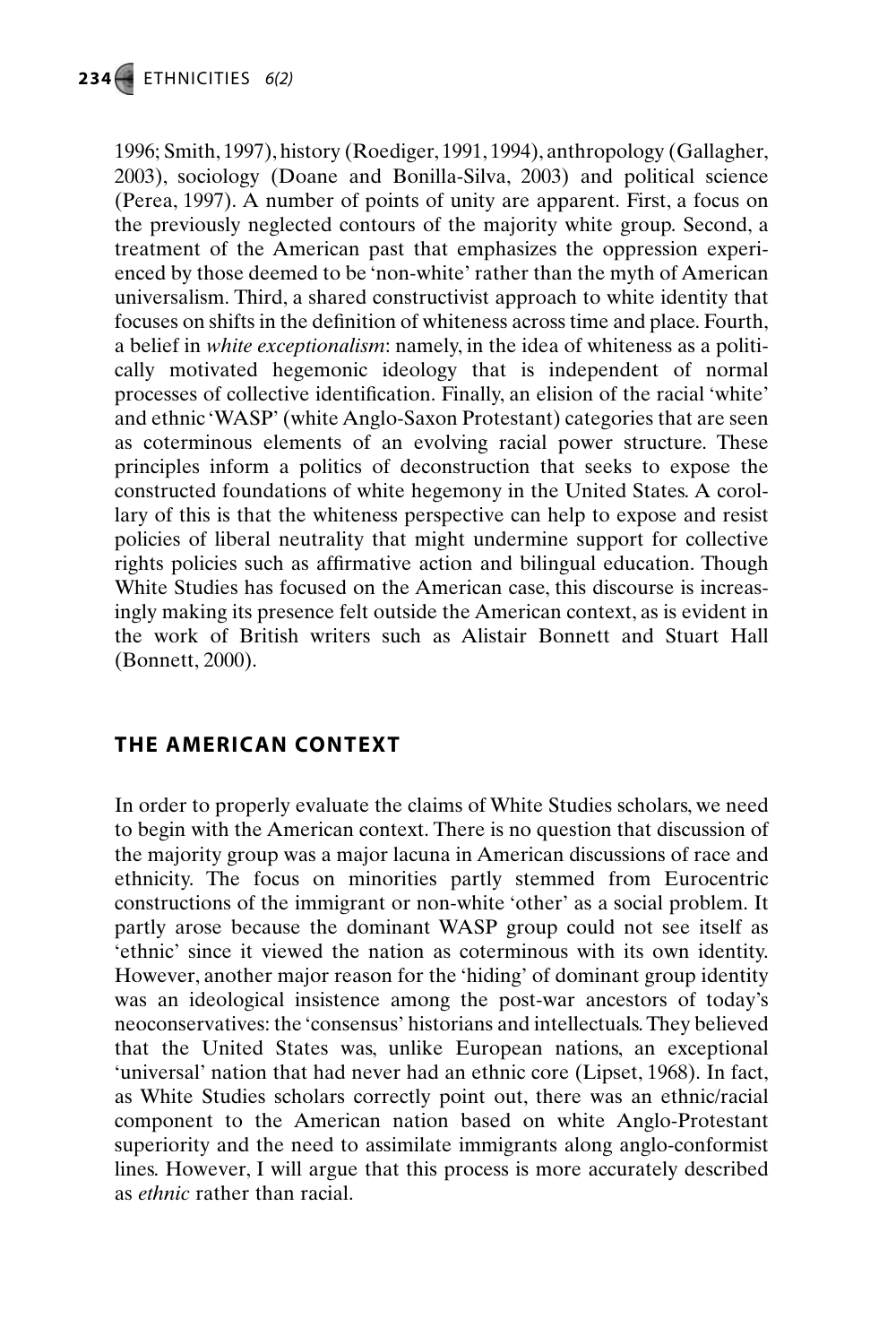

#### *The role of boundary construction*

Another commonplace of White Studies writing is the idea that various European ethnic groups 'became' white, partly by accepting the racialized social structure of American society in which non-Caucasians were excluded. The Irish Catholics are cited as the classic example of this. Noel Ignatiev and David Roediger (among others) claim that the Irish 'became' white by arguing for their rights as whites (rather than as Americans) and that this collusion became manifest in major left-wing institutions such as the American Federation of Labour and the Democratic Party (Roediger, 1991; Ignatiev, 1995). Roediger and others certainly make a convincing case that American society became more inclusive of the Irish after the Civil War, whilst maintaining rigid segregation along racial lines, but does it really make sense to speak of the Irish 'becoming white'?

I would argue that this is an example of where scholars need to distance themselves from their subjects' colloquial terminology. The term 'white' was occasionally used to differentiate non-WASP (or 'new') European immigrants from established groups, and some European immigrants, such as the Italians in Louisiana, did experience a withdrawal of civil rights (Roediger and Barrett, 2002). 'White' was also occasionally used by dominant group members to refer to themselves. Yet for the most part, it was dominant WASP ethnicity that counted. 'White' was one of many different colloquial names for the dominant ethnic group, most often used in the south, where there were few white ethnics to problematize the white/WASP distinction. For instance, terms like 'American', 'old American', 'native American', 'Yankee' or 'Protestant' were at least as common as 'white' – especially north of the Mason and Dixon line where there were fewer blacks and more white ethnics. This emerges in community studies such as *Yankee City* (Warner and Lunt, 1941) or the Lynds' *Middletown* (Lynd and Lynd, 1929). In Herman Lantz's account of a 1950s coal community (presumably in Ohio or Pennsylvania), a 'native' Protestant woman lamented:

I don't think that parents . . . care for their children marrying foreigners, but they can't do much about it . . . there is more intermarriage between the *natives* and foreigners today than there was in the olden time. You see, today there soon won't be any *true American* because they marry up with these foreigners. (Lantz, 1958: 57–8, emphasis added)

A broader sense of 'Caucasian' whiteness did exist among a majority of Americans, but only as a secondary identity. It did not stir the imagination as strongly as ethnicity, though it mattered greatly when it came to social interaction, citizenship and civil rights. The important point to take from this is the semantics of the term 'white.' It could refer to major phenotypical distinctions, i.e. the 'Caucasian' racial group, or it could be used as one of a number of terms for the dominant ethnic group. In both cases, there was a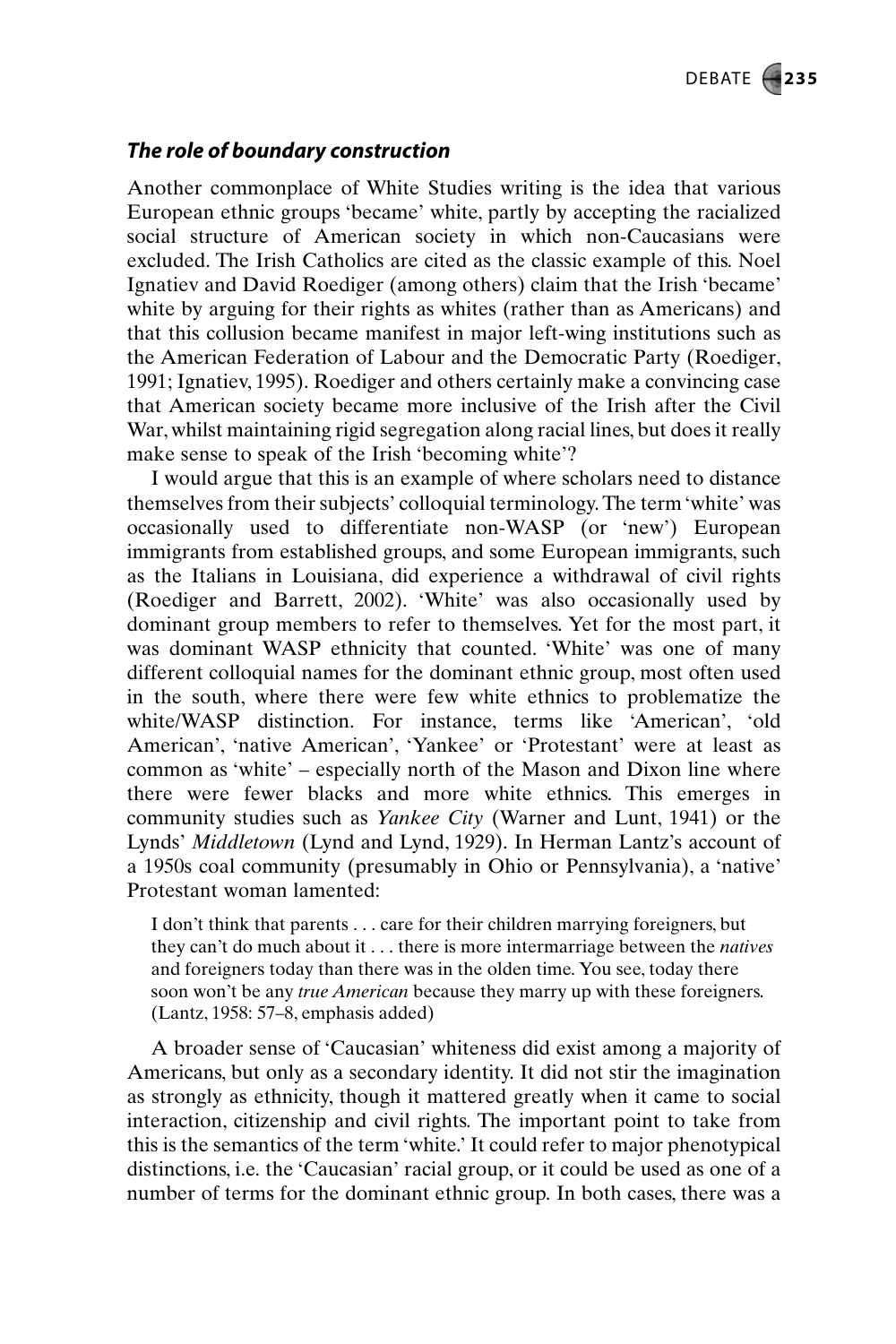psychic and material payoff to being included as 'white.' Yet the two usages never blended into one in the popular mind, and their conflation by scholars working in the White Studies mode is a misrepresentation of the historical record. Thus the term 'white' meant something quite rigid when applied to the Chinese in California in 1882 or southern blacks in the 1920s. By contrast, Benjamin Franklin's exegesis on the 'tawny' Germans in the 1750s or talk of the non-whiteness of southern and eastern Europeans around 1900 lacked the same degree of concreteness and social combustibility.

After all, if whiteness is a mere construct, why didn't white Anglo-Protestants 'construct' black Anglo-Protestants as 'American' in order to mould an anti-Catholic alliance (the pre-World War II Republican Party notwithstanding)? Certainly the Catholic population was a large and growing force, hence much more threatening to WASP power than the African-Americans, and so it would have made more sense for white Protestants to join forces with a group untainted by 'Popery'. The answer, surely, is that socially 'real' limits to identity construction were placed on WASPs by the way we process colour impressions and by pre-existing racial identities (however weak). These were more powerful than religious bonds in the American case, which meant that white ethnics would always have greater mobility than even long-resident non-whites. This is true in many societies, but not in every society, as Donald Horowitz makes clear when commenting on how the Islam–Christian ethnic divide overpowers the racial divide between white and black Moors in Mauretania2 (Horowitz, 1985).

An overly constructivist interpretation of whiteness places a great deal of emphasis on shifts in boundaries, hence White Studies scholars claim that the Irish became white after the 1860s when the Democratic party courted them as part of the class of free white labourers (Roediger, 1991: 170). But why is the 1860s such a turning point? Irish Catholics were greatly overrepresented in the bottom rungs of society and in the prison population well into the 20th-century. So much so that they earned a special mention in the eugenics-inspired 1911 Dillingham Commission report (King, 2000), Their religion was deemed a threat to the Republic until the late 1920s and they had no hope of joining the WASP elite based in the eastern universities, government and business (Baltzell, 1964). Prohibition and Klan revival reinforced their second-class status and, even in 1928, there was little chance of an Irish-Catholic such as Al Smith reaching the nation's highest office. Only with McCarthyism and Kennedy's election in 1960, as well as the social changes of the 1960s could an Irishman represent the all-American type. Even then, Irish actors such as John Wayne had to adopt WASP surnames to serve as 'all-American' archetypes.

In this sense, we need to interrogate the obsessive focus on boundaries (the spatial dimension of ethnicity) at the expense of collective narratives and iconography (the temporal dimension of ethnicity). Could it not be said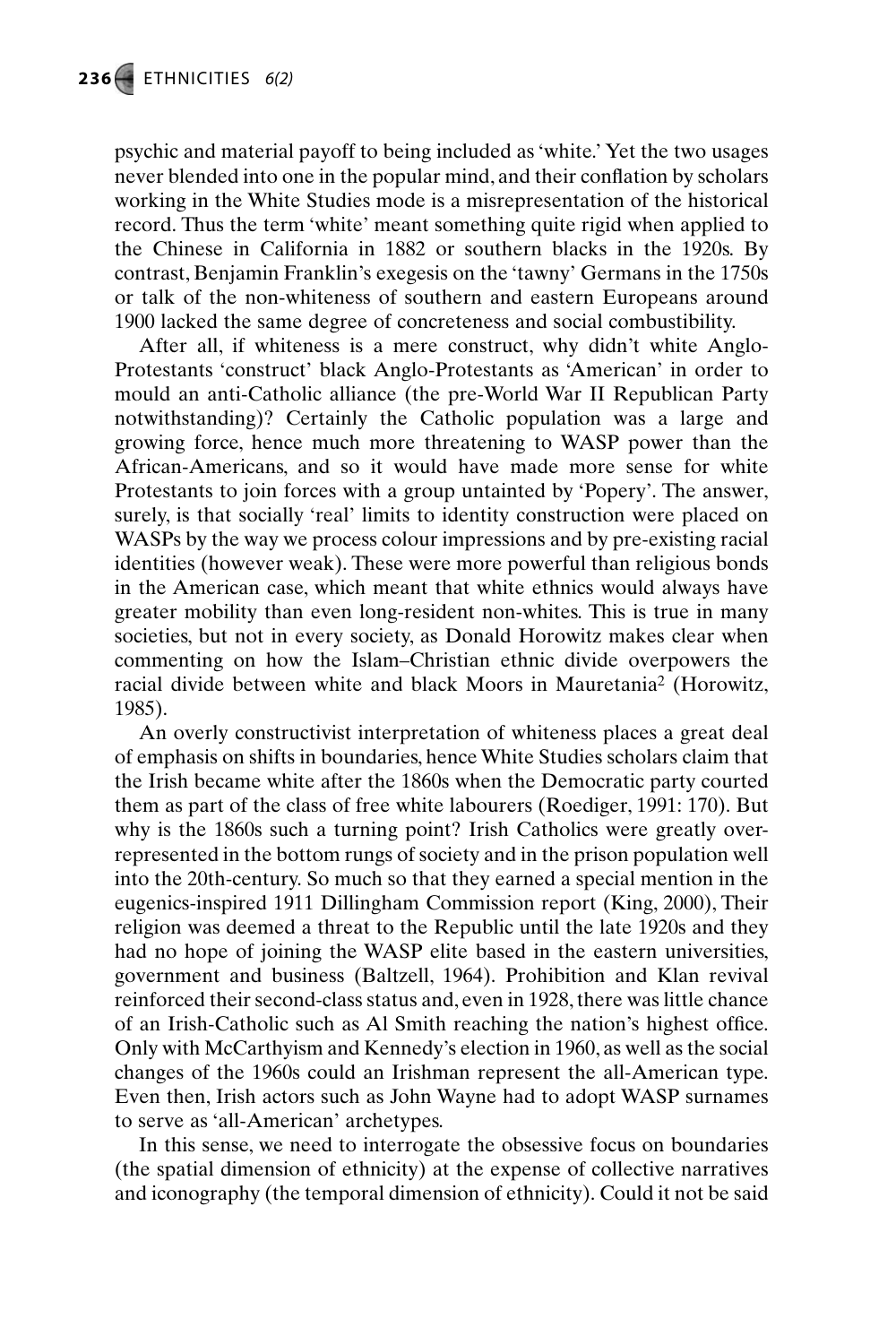that the Irish only really became 'white' after 1960 or 1965? Alternatively, one could adopt a minimum definition of inclusion and go back to the abolition of the penal laws in the late 18th-century as the defining moment, if Catholic voting and citizenship are the keys to 'whiteness'. This highlights the multilevel nature of social inclusion, and the need for a more nuanced approach to questions of exclusion/inclusion.

What actually happened is that the Irish, who were always considered part of the broader 'white' race (even if poor cousins or 'white chimpanzees'), became equal and this was *occasionally* expressed using the term 'white'. This exposes the slipperiness of the 'white' concept, which alters its meaning according to the disparate ideas expressed by the various historical actors who utter this colloquialism. Surely scholars need to take a critical step back and differentiate its 'racial' and 'ethnic' meanings.

The previous discussion focused on what I believe are some of the limitations of an excessively constructivist, boundary-focused approach and the semantic conflation of two very different uses of the term 'white.' This raises the question of whether whiteness is malleable material in the hands of ideologues. In much of the literature on whiteness, we get the sense that whiteness is a hegemonic signifier with no relationship to the signified referent of white identity. This reflects some of the tenets of discourse analysis, which emphasizes the ways in which discursive strategies pave the way for rule by consent (Laclau and Mouffe, 1985; Fairclough, 1989: 34). This strategy opens the way for the claim that whiteness can be abolished (Roediger, 1991; Ignatiev, 1995). If white Americans could only understand that they are wearing the Emperor's New Clothes, they would wake up from their hegemonic stupor.

Notice that the White Studies argument turns on the notion that whiteness is a free-floating text. If only things were so simple. Here we need to return to a bit of critical reality: people's racial distinctions are real, even if there is little genetic basis to them. Just as people see discrete colours of the physical rainbow despite an electromagnetic continuum, we need to accept that they see colours (albeit with fuzzy boundaries) in the human rainbow despite a genetic continuum (Dawkins, 2004). This, much more than legal-technical distinctions, constitutes the social 'reality' of race. My ethnic background includes a quarter Chinese and a quarter Latin American, but I pass as white in both Europe and North America. Some of my cousins, with the same mixture, do not pass as white on either continent. What is happening is that people's pre-conscious 'auto-focus' tunes me in as white and my cousins as non-white.

Certainly matters might be different if White-Asian-Latinos were hegemonically scripted as 'non-white', but this kind of legal-technical detail has only occasionally mattered. We know that some individuals who 'appeared' white but had African ancestry were disenfranchised on the basis of the 'one drop rule' in certain southern states (Haney-Lopez, 1996).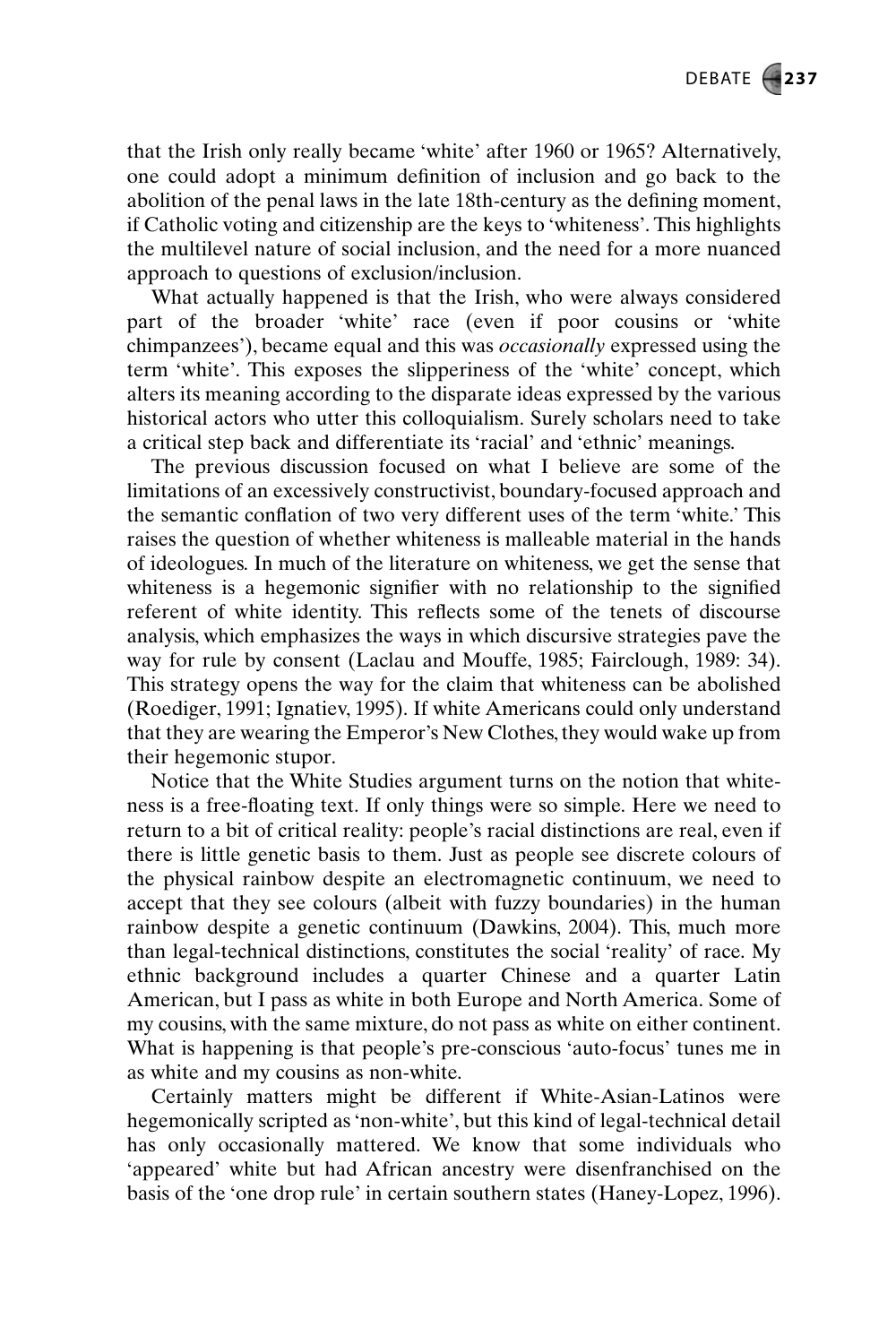But many white southerners have African ancestry and the vast majority successfully hid this through most of American history. In effect, the sting of non-whiteness (notably in the realm of politico-economic rights) largely applied to those who could not pass as phenotypically 'white'.

The same is true in cases outside the United States: Roediger may be right that Malcolm X may have been considered 'white' in the West African context, but it is a much bigger claim to say that West Africans did not physically distinguish between Malcolm X and George Wallace. We see this today in the attitude of the Nigerian government toward the light-skinned Colin Powell, whose views they disagree with, but whom they consider to be part of their wider racial group in a way that Donald Rumsfeld is not. Meanwhile, in South Africa under apartheid, Japanese businessmen may have been granted a 'white' designation on their identity cards, but this classification must surely be kept distinct from wider social meanings of the term 'white'.

This is not to deny some role for social construction when it comes to racial identity: those who are physically 'in-between' are to some extent up for grabs and can be excluded by the dominant group, but even here, a distinction is often made between the 'in-betweens' (i.e. South Italians) and the definite 'other' (i.e. black) racial group. Even if there were no subconscious basis for racial distinctions, we would still need to account for the historical power of racial collective representations. For instance, statues, film, portraits and photos all encode white iconic elements. To use Durkheimian terminology, these collective representations create a pathdependent 'social fact' – independent of power considerations – that is tied to white identity and not easily dislodged. This flags up some of the limitations of the boundary approach favoured by White Studies scholars, whereby boundaries shift rapidly in response to changing power constellations.

#### *Whiteness as ideology*

Is the white American myth-symbol complex an ideology? Only if we define ideology so broadly as to include all human cultural constructions and to thereby lose its lexical potency. Certainly, I would argue that narratives of both WASP dominant ethnicity and the more diffuse 'white' racial identity are analytically distinct from universalist ideologies of scientific racism – though the latter influenced the former from the late 19th-century until the mid-20th century (longer in the deep south). A lot of the argument turns on whether a Foucauldian or Gramscian logic operates, whereby an instrumental motive underlies white social constructions. Considerations of wealth, power and prestige are certainly important when it comes to explaining ethnic leadership or people's choice of identity. No doubt these motives made the choice of whiteness an easy one for the antebellum Irish.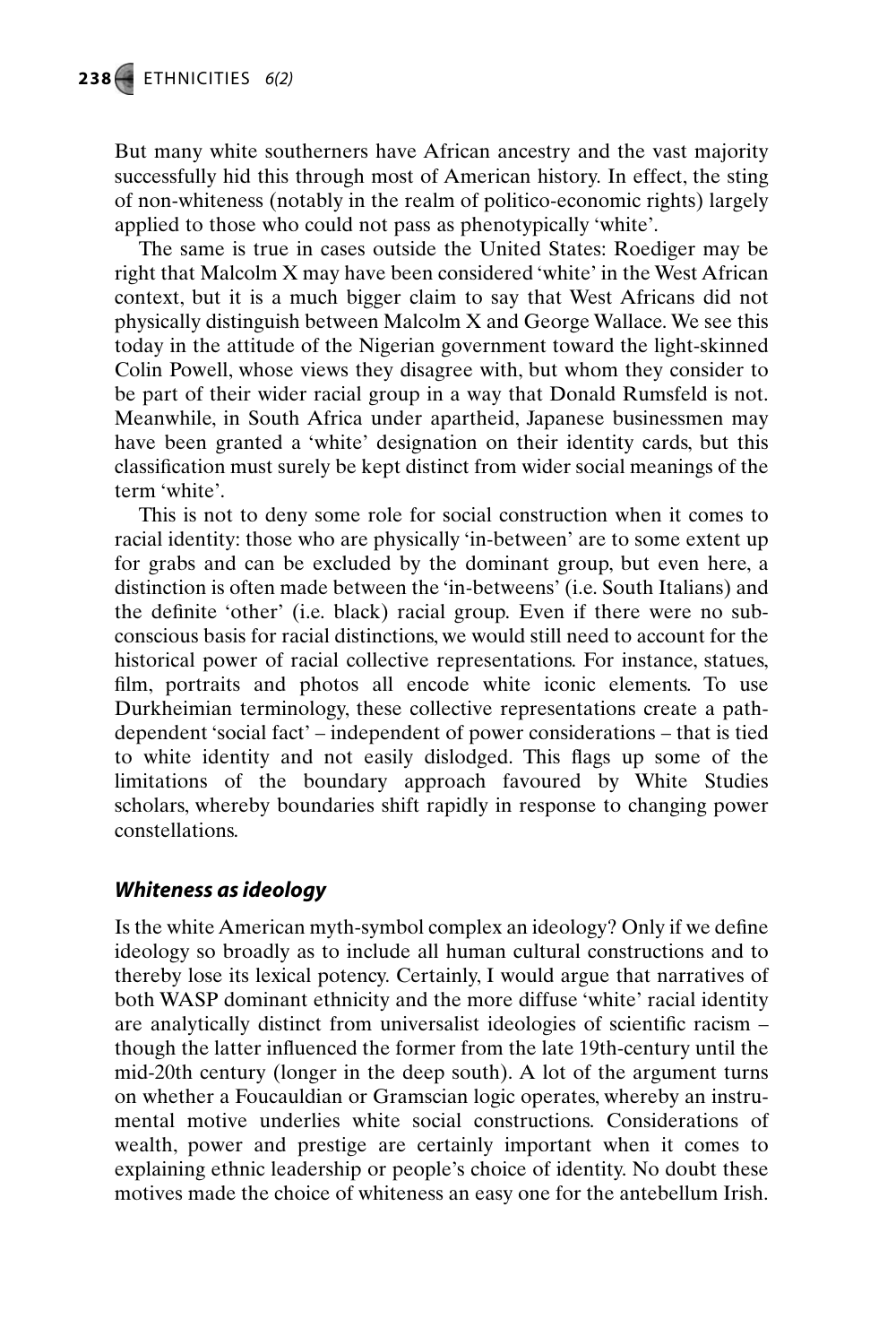However, people's identities also stem from romantic and traditional considerations (Smith, 1981; Ozkirimli, 2000). Cultural-historical traditions are predominantly anchored to *non-instrumental* motives. Leaders of such identity movements are often motivated by a yearning for authenticity, meaning or solidarity during periods of modern social upheaval. Their identity constructions are constrained both by a group's fund of available myths, symbols and memories and by the degree to which their constructions resonate with their target populations. Such resonance is only likely to be achieved when leaders appeal to elements within the repository of collective representations that have been handed down, in Durkheimian fashion, from generation to generation. In the American case, romantic currents of thought that glorified the pioneer, yeoman farmer and the symbols of rural America (including the Protestant church and schoolhouse) were arguably central to WASP ethnonationalism (Smith, 1950).

The picture for the wider white American racial group is less clear. Traditions of how Europeans differed from the non-'white' world were hazier and even non-existent for some peasant immigrants. Therefore, the mass-cultural material that united all European-origin groups together as 'whites' (vaudeville, blackface, dime novels, film) leaned more heavily on negative stereotypes of the 'other' than in the WASP case, where romantic nationalist ideals were important. Instrumental considerations also bulked larger for white ethnics, who had a great deal to gain from their 'associate membership' in white America. Yet this does not invalidate the fact that whiteness was a real identity as well as a flag of convenience. There already existed a tradition of (pan-ethnic) white American identity that has grown more coherent over the past two generations through inter-faith marriage, 'white flight', cultural differentiation and growing racial diversity. Ideology *per se* was never the whole story and is less important for whiteness today than ever before.

#### *White exceptionalism*

This points to a major inconsistency in the White Studies approach: its belief in *white exceptionalism*. Other racial categories are relatively authentic, but WASP and white are not; other groups are 'cultural', but WASPs or whites are culturally barren; other groups look to identity politics for culturalhistorical reasons, but WASPs and whites do so for purely instrumental considerations. In asserting these patterns, White Studies scholars are perpetuating the very myth of white exceptionalism that led to the 'hiding' of white identity in the first place! This myth echoes the ancient Greek usage of the term *ethnos* or *barbaroi* whereby only cultural outsiders were considered 'ethnic.' This scholarly mindset has a very long pedigree in the United States. It explains why the term 'WASP' had to be coined by a Jewish-American outsider like Saul Bellow in the 1950s.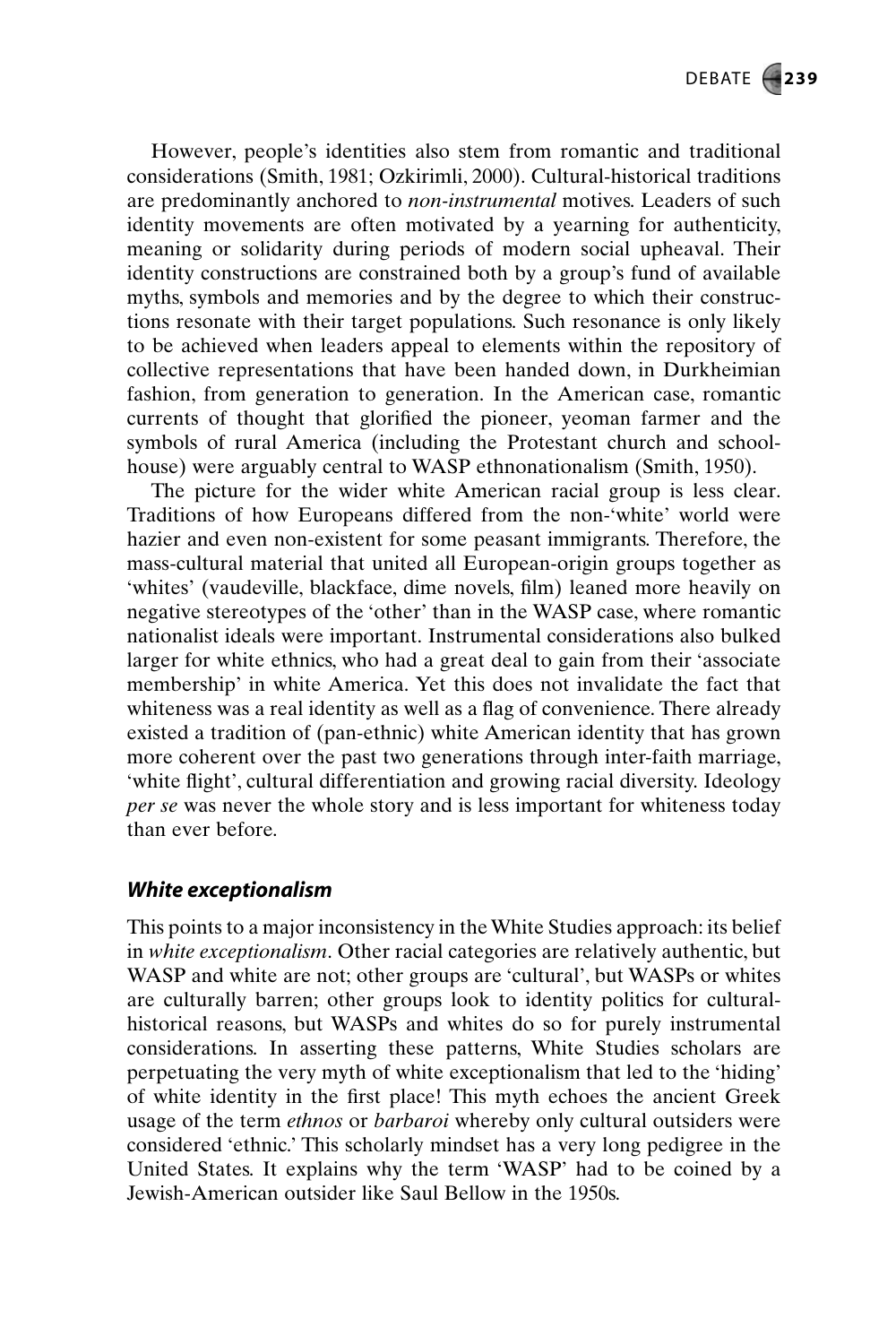We should not deify white people. In the annals of human history, the strong politico-economic performance of light-skinned peoples is short, dating from no earlier than 1600. When whites lose their superior politicoeconomic position in the world, they will no longer receive reverential treatment in the developing world and will not be accorded the same status within western societies. Already, white Protestants in the United States are not viewed the same way they were only 50 years ago, and are occasionally seen as more 'backward' than the relatively urbanized, northern and successful white Catholics and Jews. This pattern is a harbinger of the future, when the urban American elite will be more racially hybrid than the traditionalist, economically precarious inhabitants of small-town and provincial America.

I am not joining the Polyanna-ish chorus of those who see an end to race in America (Roediger, 2002). Even with a hybridized elite, those with dark skins will face an uphill struggle to gain equality in their society. But power and wealth will become increasingly divorced from narratives of white authenticity, and we may well see a struggle between the purveyors of white nationalism (with their provincial base) and the modern, hybrid elite of the cities. Even the digestion of all white ethnics is problematic. Here I note that extremist groups like the Ku Klux Klan have opened their gates to southern and eastern European groups, once derided as 'beaten breeds', but have not embraced even the blondest of Jews. As a result, I would contest the increasingly popular notion that the boundaries of whiteness will easily expand to include lighter-skinned Hispanics and Asians (Alba, 1990: 312; Gans, 1994: 588–9).

#### *Racial whiteness and wasp ethnicity*

At this point, we need to specify the difference between the white racial category, which is a *pan*-ethnic group, and the dominant WASP ethnic group, with its frontier narrative and rural-Protestant symbolism. These two are elided by White Studies scholars, but must be kept distinct. WASP ethnicity was a much richer construct and was more central to American national identity than the white racial category. Whiteness has well-defined boundaries, but is much more symbolically confused and opaque than WASPness. It lacks the 'native' authenticity that WASPness possessed, which makes its connection to nationalism problematic. Immigration led WASPs to employ both immigration restriction and anglo-conformity to retain ethnic boundaries. This was partially successful, but got stuck when Catholics and Jews failed to adopt the Protestant faith in sufficient numbers. WASPs might have contented themselves with a slower rate of assimilation and the maintenance of dominant minority status from the 1950s onward, but they did not.

Why? The reasons for the decline of the WASP had little to do with an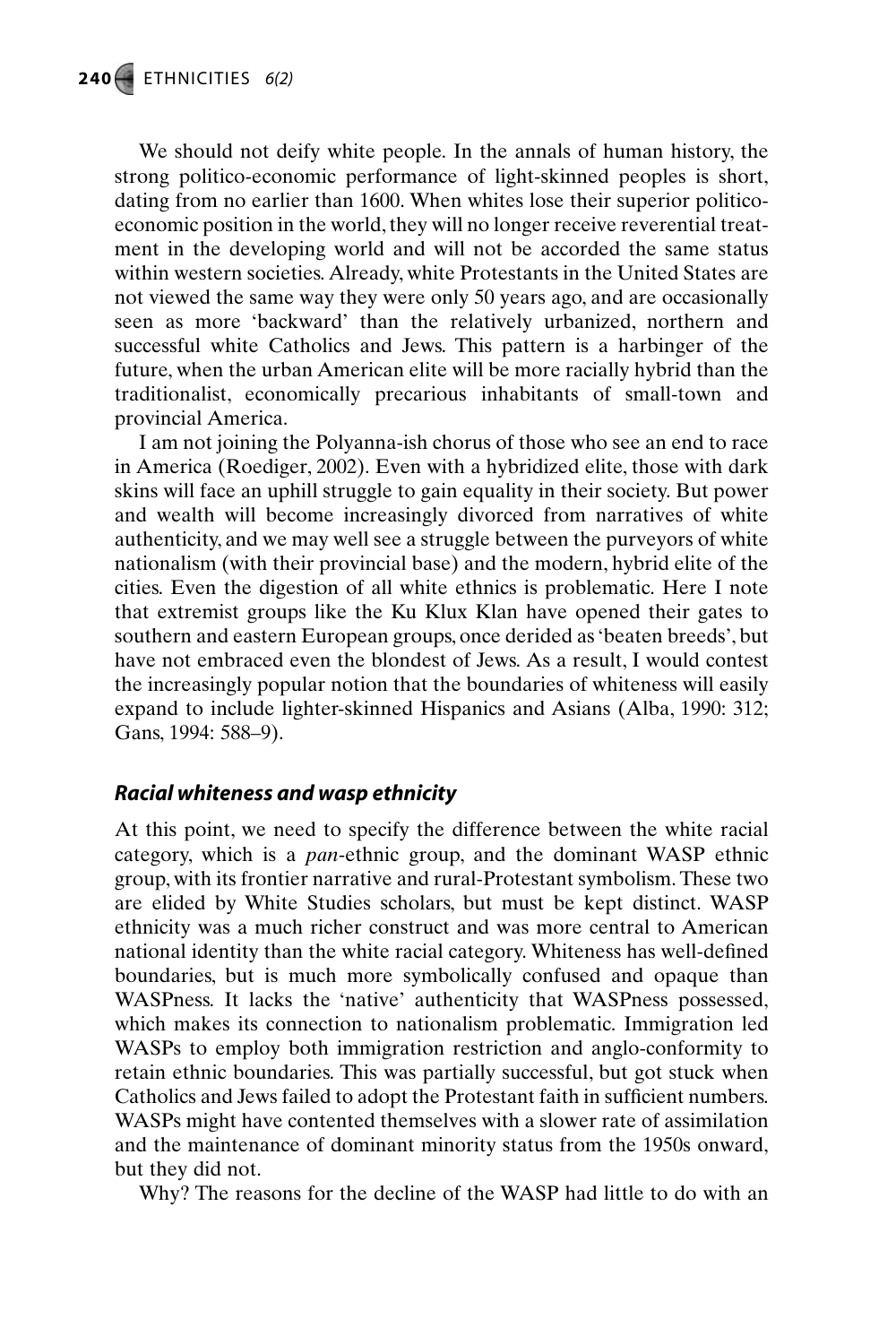**241** DEBATE

instrumental expansion of dominant group boundaries in the face of a threat from peoples of colour. The latter were too weak to pose any real challenge to WASP hegemony in the 1950s and early 1960s. Instead, the primary dynamic of change was liberalism: anti-Catholicism and anti-Semitism waned during the mid-20th-century while American society became increasingly 'loose-bounded' (Bellah and Greenspahn, 1987). The trans-sectarian process that swept diverse American cities also affected homogenous locales from Oregon to the northwest of England. Elsewhere, I argue that when the WASPs began to lose their hegemony in the mid-20th-century, all minorities – religious and racial – improved their politicoeconomic position (Kaufmann, 2004a). There was no point at which reformers argued,'Let us relax our religious boundaries while leaving racial lines in place.'

White identity always existed as a pan-ethnic category that mattered greatly for the boundaries of exclusion at the most basic levels of participation (labour, voting) in the United States. This racial identity did not, however, define the nation or determine who could lead, represent or narrate the nation – this being the preserve of the dominant WASP ethnic group. With a few exceptions, C. Wright Mills and Digby Baltzell were correct that the American power elite, presidents, congressmen, captains of industry, military and academic leaders, were WASP well into the 1950s (Mills, 1956; Baltzell, 1964). The decline of the WASP sparked a transitional period in which the white pan-ethnic group gained in importance. Liberalism, the subsequent reality of inter-ethnic marriage and urbanization started this shift, and the rise in the power and demographic strength of non-Europeans reinforced it. Even so, the coincidence of white identity with liberalism was merely momentary. 1960s liberalism leveled inter-faith barriers among whites, but simultaneously helped transcend the colour line that defined white identity, leading to a sharp rise in inter-racial marriage.

This time, it is less clear that white identity will tango with liberalism. White identity could embrace Catholics and Jews because these people fit in with whites' *gestalt*-psychological colour perceptions and their preexisting white collective representations. Catholics and Jews were already nominal members of the white racial group in the days of anti-Catholicism and anti-Semitism, but Asians and most Hispanics are not even associate whites. A downplaying of religious identity and change of surname could even create an 'all-American' WASP out of a Catholic such as Rita Hayworth or Jew such as Kirk Douglas. This is unthinkable for an Asian or most Hispanics. On the other hand, Hayworth and Douglas's co-ethnics were not part of the dominant WASP ethnic group and, in the pre-1970 period, we need to distinguish between general white racial membership and the more exclusive and powerful WASP dominant ethnicity.

White exceptionalists have elided the distinction between racial whiteness and ethnic WASPness for some time. Consider the excellent work of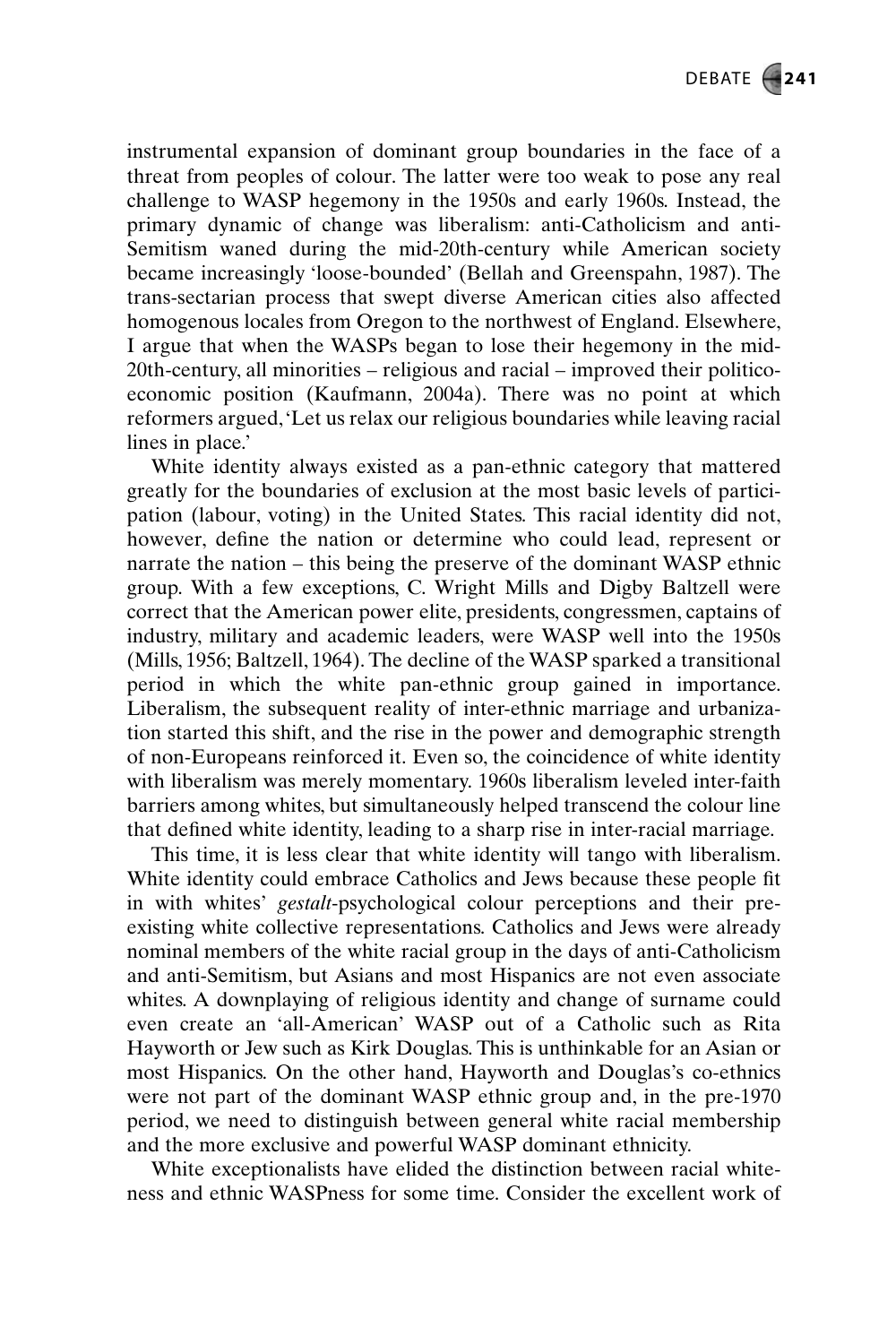Thomas Gossett. This historian, like most of his colleagues in the 1950s and early 1960s, assumed that narratives of Anglo-Saxon origin and superiority in the United States were not ethnic but 'racial'3 (Gossett, 1963). But are myths of genealogical origin 'racial'? Myths of origin and narratives of uniqueness *define* ethnic groups. Greeks look back to their classical and Byzantine ancestors, Turks to their central Asian forebears, Ukrainians to the Cossacks, Arabs to the Bedouins, Zulus to Shaka's original clan, the French invoke the Gauls and Franks, and Chinese hark back to the Chin and Han dynasties. All assert the positive qualities of their (supposed) ancestors. What is the difference between these constructions and 19thcentury Anglo-Americans tracing their ancestry to supposedly superior, westward-wandering Anglo-Saxons? Only a patronising or parochial view of other ethnic groups could lead to Gossett's belief that, while others were exotically ethnic, WASPs were engaging in a racial power game. No, when we speak of Anglo-Protestant and now 'white' identity, we are not dealing with exceptional gods, but ordinary mortals who see the world as others do and have the same needs (and weaknesses).

#### **THE INTERNATIONAL CONTEXT**

The previous discussion has touched mainly on criticisms of the White Studies approach to American ethnic relations. In the process, I have spoken of the need to distinguish race from ethnicity, and to balance a constructivist approach based on shifting boundaries with a historicist approach that takes mytho-symbolic path-dependence more seriously.

#### *Limitations of time and place*

In this section, I argue that the White Studies approach has developed a number of limitations that derive from its American focus and methodological assumptions. The first concerns a parochialism in time, illustrated by White Studies' focus on the recent past of white power, which extends through to the post-civil rights context. This gives rise to a belief in white omnipotence when in fact a much simpler explanation is that we are living through a (temporary) period of light-skinned civilizational success that produces a 'psychic wage' for whites. Already, the once unassailable WASPs have given way to non-denominational 'whites' in the American power structure, and the racial hybrids are coming up behind them. When civilization was centred around the Mediterranean, China and India, lightskinned people were often enslaved and viewed as barbarians. This is why the word 'slave' is derived from the Slavs who were the source of slaves in the Byzantine and the Ottoman empire. Alistair Bonnett and others are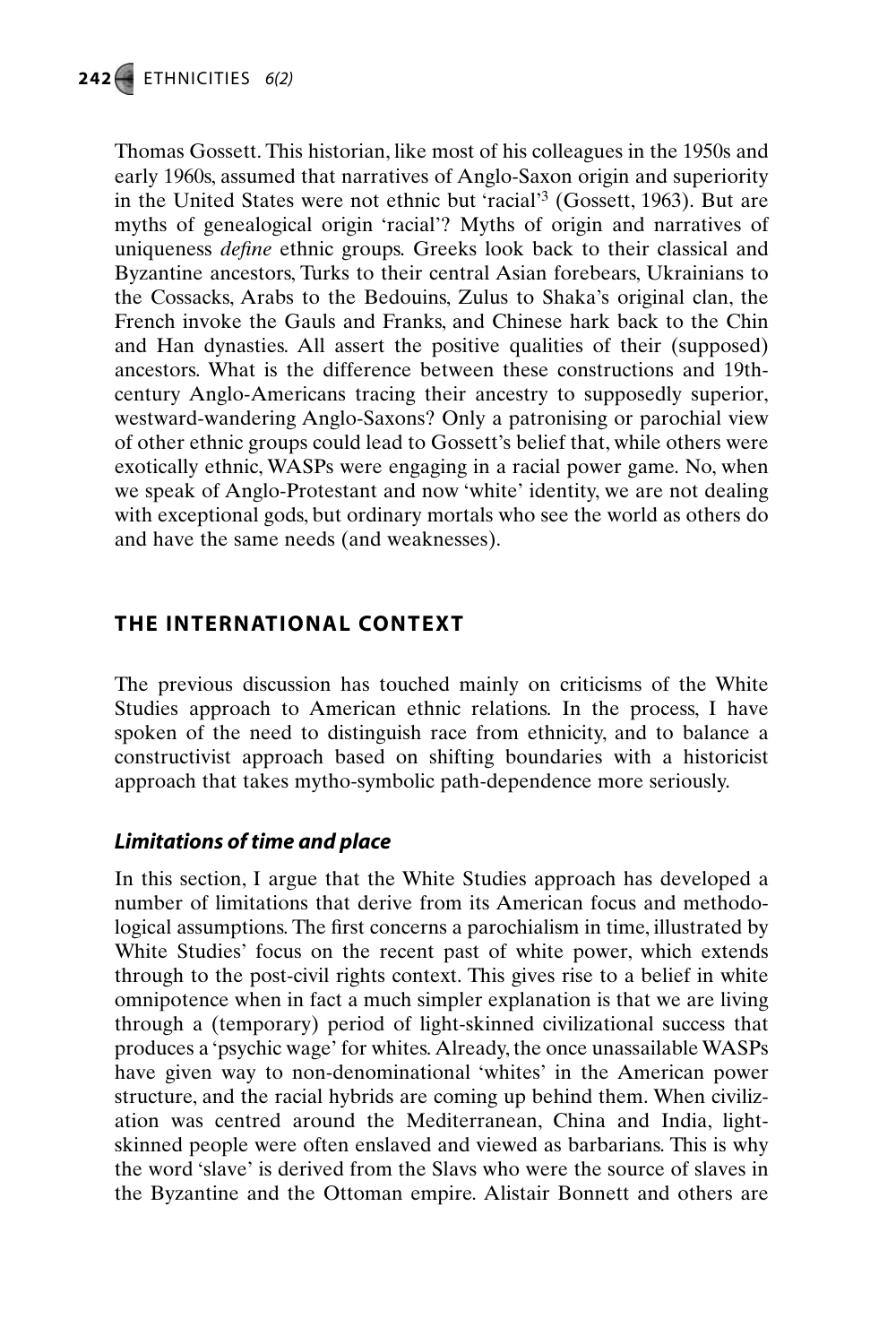correct to point out that racial pseudo-science led to a hardening of racial boundaries, but this edifice was not constructed *ex nihilo*. It was rooted in a growing racial self-awareness that was bolstered by the strong politicoeconomic performance of north-western Europe. In the broad span of historical time, a few centuries is not much. Civilizations rise and fall and the dominance of light-skinned peoples is but one act in the long drama of human history. The loss of white prestige will make pretensions of white supremacy sound as hollow as ideas of Islamic superiority do today.

Perhaps more important than the limited time horizon of White Studies is its restricted appreciation of how ethnic dynamics operate outside the United States. This leads to an over-specification of the role of race in ethnic conflict and thereby hinders the applicability of ideas of whiteness outside the American context. One of the hallmarks of White Studies' thinking is its belief that the advantageous politico-economic position of whites in the United States is the result of a hegemonic ideology of white racism. No one can dispute the fact that scientific racism was a force in shaping American immigration policy in the 1920s – a policy that was not reformed until 1965. But was phrenology and eugenics central or was pseudo-science simply a legitimating device used by an anxious WASP ethnie that felt itself under siege from non-WASP immigrants? 'The nobility and dedication of the [racial] scientists ought not to obscure their human frailty', wrote the great American ethnic historian Oscar Handlin. 'Beyond the impressive array of tables and charts, set apart by the elaborate formality of their procedures, were men groping for an explanation of their condition' (Handlin, 1957: 111–12).

Here a glance outside the American context can yield a great deal of insight. The experience of Australia, Canada and Scotland suggests that racial concerns were secondary to ethnic considerations. Canada and Australia did bar non-white immigrants, but their ethnonationalists were mostly concerned with non-British immigrants (Palmer, 1975). In Scotland, a famous report from the Church of Scotland in the mid-1930s warned of the 'menace to the Scottish race' of continued Irish immigration. However, the term 'race' was a cover for ethnic and sectarian anxiety, used because scientific racism was deemed a more acceptable argument for restriction than religious bigotry (Bruce et al., 2004). Today, far-right parties in Europe from Flanders (Vlaams Blok) to France (Front National), Holland (Pim Fortuyn List) to Austria (Freedom Party) and most countries in between are primarily driven by the immigration restriction issue. Can 'whiteness' help us in understanding these processes?

I am skeptical. Most immigration-restriction politics is less concerned with instrumental politics or demonic visions of the 'other' than with maintaining the congruence of a particular ethnie and 'its' nation state. This has its roots in the Herderian, *völkish* conception of the nation which has only a tenuous connection to modern scientific racism. Most nations were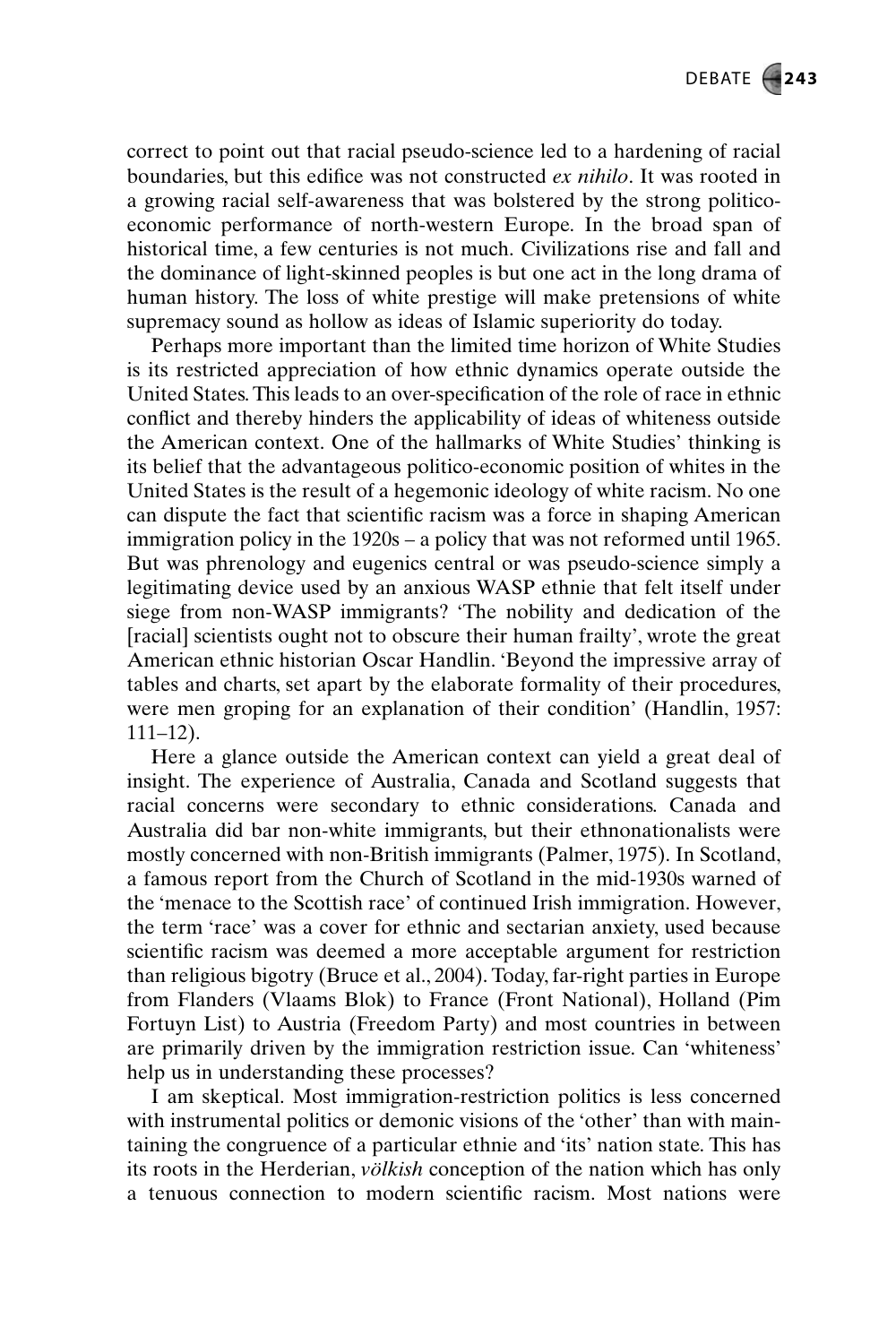constructed on the basis of a pre-modern ethnic core that provided the foundation myths, emblems and symbolic boundaries for the modern nation state. (Smith, 1986). In several other cases, such as the United States (WASP), Guyana (Creole) and Mexico (*Mestizo*), the dominant ethnic group formed after political independence (or revolution). Thus ethnicity and nation become ontologically and organically connected. In the minds of ethnonationalists, newcomers bring different cultural markers that need to be assimilated or rejected in order to remove the dissonance between ethnic group and nation.

#### *Race or ethnicity?*

Race only becomes central to ethnic conflict in specific cases, and recent large-scale comparative research shows that phenotypical differences are much less powerful than linguistic ones in explaining ethnic violence (Vanhanen, 2004). This is because most neighbouring ethnic groups look like each other. As noted at the outset, ethnic groups, by definition, require at least one diacritical marker to distinguish them from their neighbours. Race can serve as a marker of ethnicity, but will only do so in cases where groups come together as a consequence of long-distance migration (i.e. Mauritius, United States) or where such groups abut a major phenotypical boundary (e.g. the Himalayas or southern Sahara).

In cases where there are phenotypical differences, these may form central features of ethnic differentiation and, where one group dominates, they will tend to assert the superiority of their 'race'. Tutsi dominance over Hutu in Rwanda and Burundi; Arab dominance over Africans in Sudan, Chad or pre-1974 Zanzibar; Japanese dominance over the Ainu in Hokkaido: these are all instances of dominant ethnicity based on racial distinctions. The underlying sources of these 'racial' conflicts have to do with local ethnic dynamics rather than the broad racial classifications of racist ideologues. Certainly 'whiteness' plays no role.

In the western hemisphere, ideology has been more important in affecting the treatment of particular visible minorities (in some cases majorities) such as the Native Indians and Africans. This is because lines of culture and 'race' often cross, leading to racial divisions within cultures (i.e. black and white Brazilians) and transnational racial groups (i.e. Native Indians throughout Latin America). Meanwhile, the indigenousness of the Native Indians complicated a simple 'nativist' response to minorities on the part of white *criollo* dominant groups. This means that there is more scope for broader racial studies approaches in the western hemisphere, about which I shall say more later. Even so, once the new states of the Americas were set up, *criollo* settler dominant ethnies formed and could respond in 'nativist' ethnic terms to new immigrants who threatened the imagined congruence of dominant ethnic group and nation.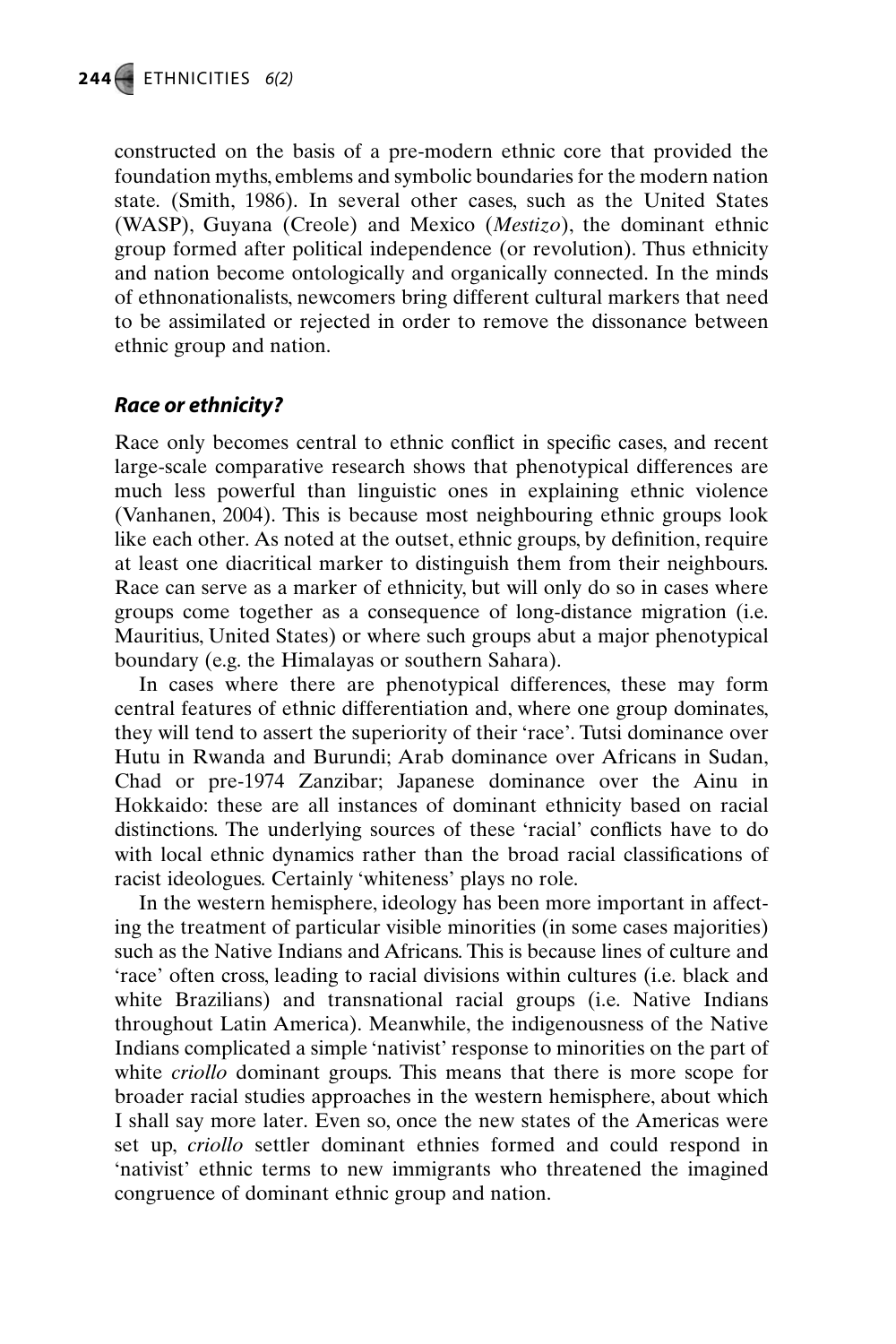**245** DEBATE

In the United States, we see this in the case of the Native American/ Know-Nothing Party of the 1840s–60s and the multi-million member Ku Klux Klan of the 1920s (both were primarily northern, anti-Catholic movements). These shared a concern with the decline of the WASP dominant ethnic group. They were more concerned with the rise of Catholic power than they were with the exoticism of the 'new' immigrants from southern and eastern Europe or the 'old' racial minorities. Defending WASP America against the polyglot cities was the primary concern of congressional immigration restrictionists and was illustrated by the fact that the 1924 Johnson-Reed Act, which privileged racial 'Nordics' (including Irish and Germans), was superseded by pro-WASP legislation in 1929 that allocated 50 percent of the quota to Britain and excoriated Irish and German ethnic organizations as unpatriotic and self-seeking (Higham, 1988[1955]).

Likewise, in Canada, the primary concern of the dominant British-Canadian group as late as the 1960s was to encourage British immigration and discourage Catholic immigration. This was not because the Irish and French were not considered 'white'. It was because the dominant ethnic group in the country wished to solidify its position. The same concerns inform the Singapore government's selective immigration policy, which favours Chinese immigrants over Indians and Malays. In Vietnam and Malaysia, 'Native' Vietnamese and Malay attitudes to the Chinese are reversed, but for the same reason: dominant ethnicity.

Many postcolonial states are ethnically divided and internal migration raises similar issues to those of international immigration. For example, in Assam in north-eastern India, native Assamese express antipathy to Bengali and other in-migrants who greatly outnumber them in their homeland. In Northern Ireland, the formerly high fertility rate and eastward migration of the Catholic community has been a major ingredient in the Protestant 'siege mentality'. Indeed, fear of being 'swamped' in one's homeland is not limited to Enoch Powell or Margaret Thatcher: Philippine Muslims, Melanesian Fijians, Lebanese Christians, native-born South African blacks and numerous others express similar fears. This leads to an obsession with the census and with symbolic conflicts such as which language should be declared 'official' (Horowitz, 1985: ch. 4, 5). Both of these concerns have clear resonance in the European and American cases.

Another nation state that reflects the American experience is Jordan. As with the United States's present-day pan-ethnic 'whites', Jordan's dominant group is a pan-ethnic coalition of Transjordanian tribal groups, whose main shared identity is that they are not Palestinian immigrants. They maintain their hold on power by gerrymandering electoral boundaries and invoking their indigenous, 'native' rights as the dominant ethnic group. Throughout the Persian Gulf, immigrants who are not members of the dominant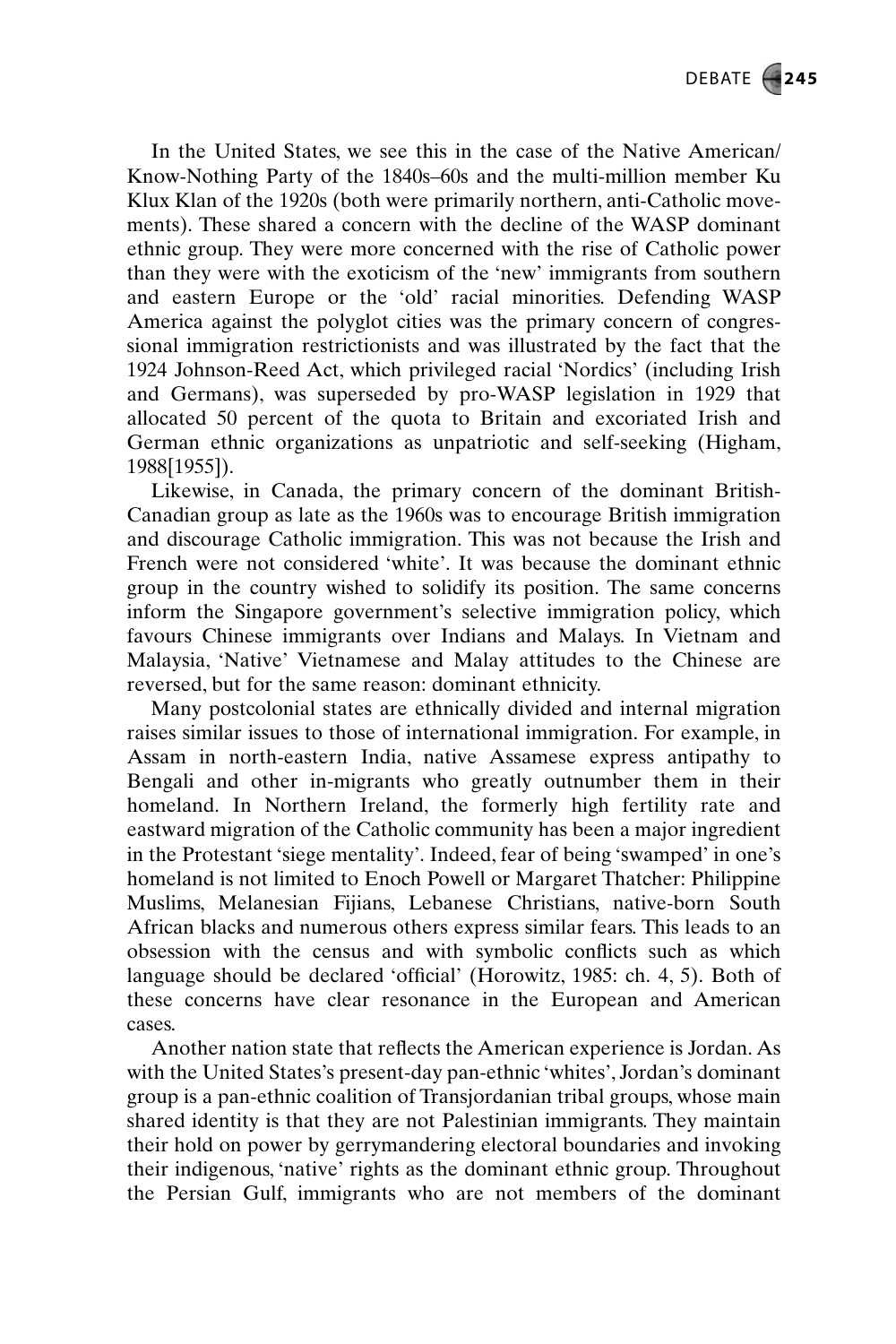tribal-Arab ethnic groups face restrictive citizenship regimes – not because of their appearance or because they are irrationally feared, but because they are not part of the dominant ethnic group that views the nation as 'its' organic possession.

In Europe and North America, the physical appearance of most immigrants differs from that of the dominant ethnic group, but not always. In Austria, 'invisible' East European immigrants are the main irritant for ethnonationalists. Likewise in Greece and Italy, where one would be hardpressed to racially distinguish an Albanian immigrant. I am not convinced that the dynamic behind these cases differs greatly from cases where immigrant and 'native' look different. I am also unconvinced that such cases differ from the postcolonial cases described above. Pejorative stereotypes and racist fantasies can exacerbate tensions, but these conflicts have more to do with the desire of dominant ethnic groups to render ethnic and national boundaries congruent through immigration restriction or cultural assimilation.

It is important to distinguish between raw antagonism based on simple ethnic conflict and situations where historically charged stereotypes or Freud's 'narcissism of minor differences' (e.g. Albanians in Greece, Jews in pre-war Europe) play a role (Goldhagen, 1996). Demeaning stereotypes of the Albanians in Greece, for example, add a negative charge to ethnic relations between the two groups. These stereotypes have historical roots and do not attach with the same force to North African immigrants. Nevertheless, the basic issue for ethnic Greeks in Greece is a slippage in the congruence of ethnie and nation. Furthermore, neither the ethnic conflict nor the ethnic stereotypes have much to do with Greek ideas of 'whiteness'.

On the whole, therefore, a whiteness approach is too inflexible and parochial to allow us to understand the mechanisms that are driving antiimmigrant and anti-multicultural policies in the West. Following the analytical path laid by White Studies will, in the end, result in a partial and decontextualized explanation that inflates the importance of racial markers, racial power systems, racial fears of the 'other' and racial ideologies. Instead, I favour a more concerted attempt to interrogate the ethnic groups that claim national *legitimacy* and *authenticity*. <sup>4</sup> This means that greater attention must be paid to mapping the contours of dominant ethnicity within nations (Kaufmann, 2004b).

#### *The dominant ethnicity paradigm*

The dominant ethnicity approach recognizes that dominant ethnic groups are intimately linked to nations through shared foundation myths, boundary symbols and collective memories. This forms a centrepiece of Anthony Smith's work on the ethnic origins of nations, but Smith fails to specify what happens when the modern nation takes over from its pre-modern ethnie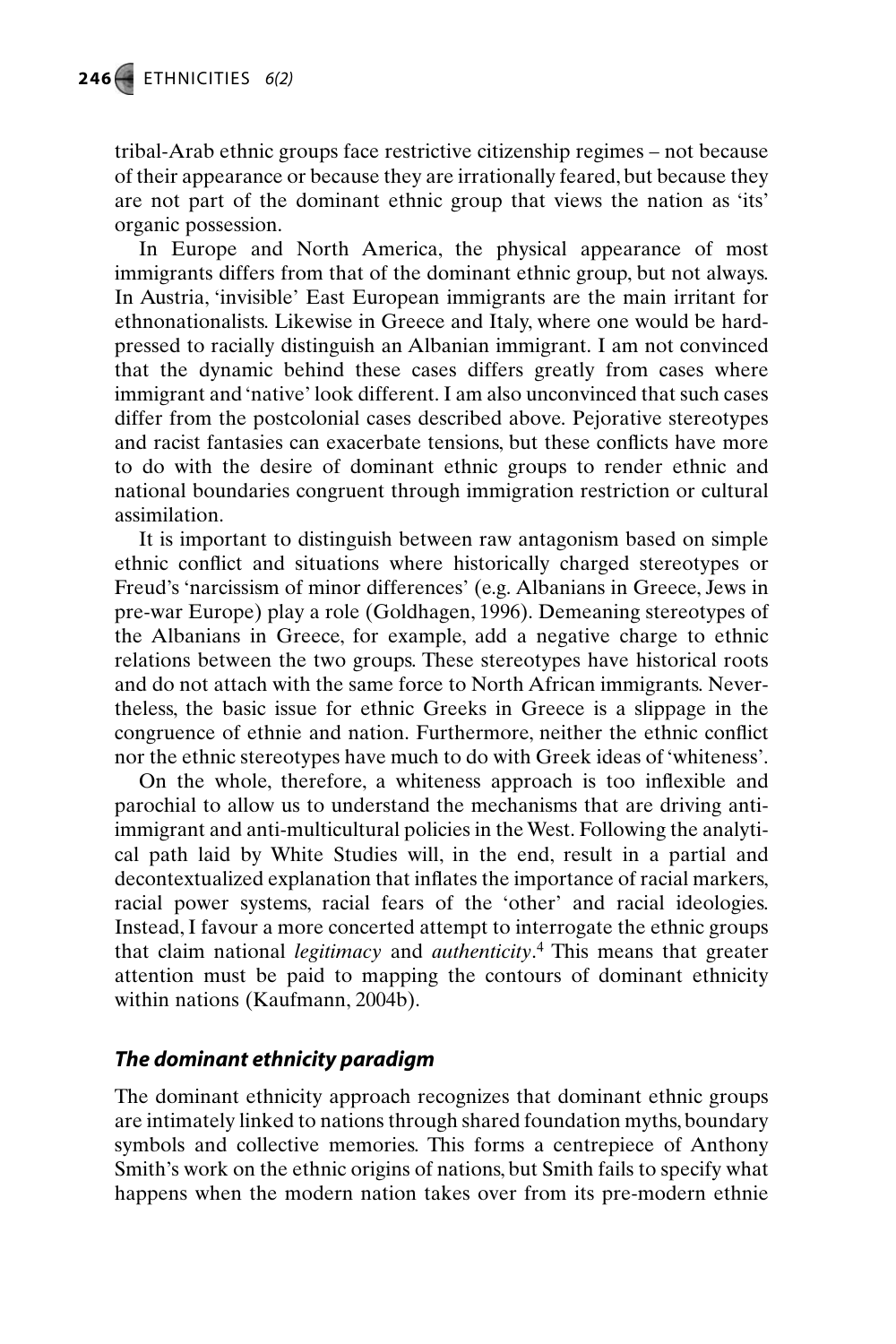(Kaufmann and Zimmer, 2004). Dominant ethnies do not simply die, but live in the shadow of the nation state they created. We need to know more about how dominant ethnic groups such as the Japanese in Japan, French in France or *pure laine* Quebecois in Quebec narrate their ethnic identities, which have until recently been inseparable from their national identities. This is the research agenda that lay behind my recent edited collection on this topic (Kaufmann, 2004b).

Smith's concept of the 'core ethnie' (1986) and later, 'dominant ethnie' (1991) is one starting point for analysis that concentrates on the *ethnicity* in dominant ethnicity, i.e. the cultural and ontological aspects of dominant ethnicity. A second heuristic emerges in the literature arising from Schermerhorn's (1970) more politico-demographic approach, which distinguishes between dominant majorities and minorities. This more explicitly examines the *dominant* aspect of dominant ethnicity. Donald Horowitz picks up on this thread when discussing ethnic power systems, especially in the postcolonial context (Horowitz, 1985).

Key to this discussion, therefore, are two ideas: indigenousness and power. 'Native' indigenousness provides the legitimating concept that aligns ethnicity with territory. Meanwhile, raw political power enables an ethnic group to achieve dominance within a multiethnic state. The right combination of both is necessary for a group to emerge as incontestably dominant. Thus in Guyana, the Creolized Africans emerged as the dominant ethnie because they could claim to be more 'native' than Asian Indians (descendants of indentured labourers who arrived after them) or European settlers. Meanwhile, their more rapid absorption into the culture of the colonists favoured them in the colonial power structure, while the more 'indigenous' Caribbean Indians did not have enough political power to contest Creole dominance (St. Hilaire, 2001).

We need to comprehend dominant ethnicity because it is increasing in importance in our time. This is so for two main reasons. First, the increase in global migration and cultural exchange, together with the rise of liberalcosmopolitan norms among university-educated populations, is driving an ever-growing wedge between dominant ethnic groups and 'their' nations in the West. Nations – even if minorities like the Scots or Catalans – speak in terms of an inclusive, 'civic' nationalism rather than ethnonationalism. This means that nations are being separated from dominant ethnic groups, which are increasingly aware that their corporate existence is distinct from that of the state. This raises real identity problems that can express themselves in immigration restrictionist and anti-multicultural politics.

Second, outside the West, dominant ethnicity is increasingly salient because the end of the Cold War has prompted a collapse of postcolonial state unity. Nehru's India, Nyerere's Tanzania, Nkrumah's Ghana and Tito's Yugoslavia have succumbed to ethnic politics. Dominant ethnic groups such as the Hindus of India, Akan in Ghana or Serbs of the former Yugoslavia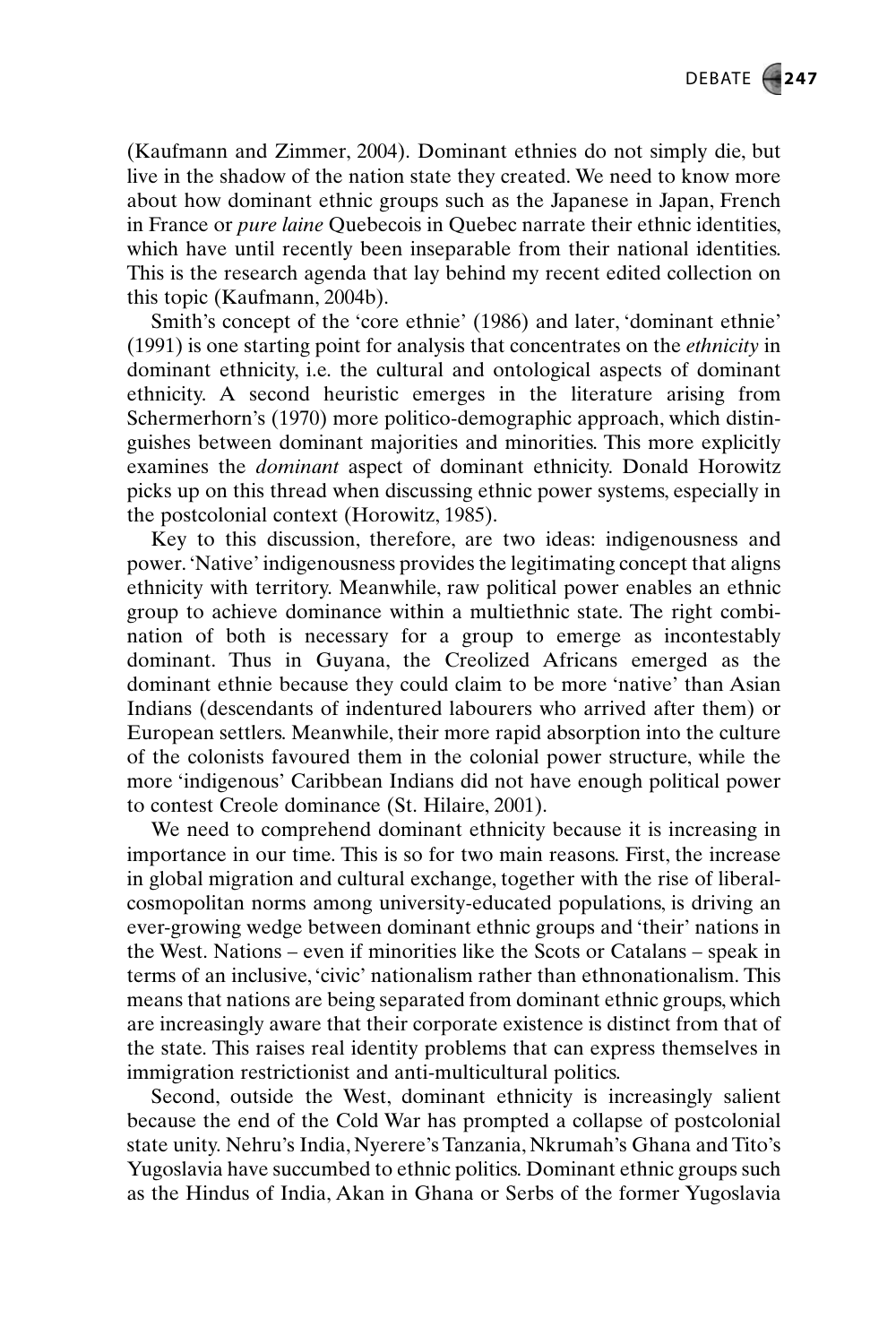face internal ethnic challenges while dominant ethnic parties increasingly appeal to a narrow ethnic base.

In the West, the growing divergence between dominant ethnies and 'their' ever more civic nations has heightened ethnic self-awareness among dominant groups such as the English in Britain, Portuguese in Portugal or 'Anglo-Celts' in Australia (Johnson, 2002). They increasingly realize that they are not the nation, and that the 'white' box (without prefix or suffix) on equal opportunities monitoring forms is a living, sub-state ethnic category. Some dominant ethnic groups may refer to themselves as 'white', or as having only a national (non-ethnic) identity, but we should treat such statements with caution. Loose talk of the English in Wales or Scotland as 'white settlers' or Protestant migration within Northern Ireland as 'white flight' needs to be similarly interrogated.

We need to probe deeper and understand why dominant ethnies behave as they do. Dominant ethnic groups often face the choice of an *expansive* or a *restrictive* ethnic strategy. An expansive strategy opts for power over culture/identity. For example, the Czarist-Soviet and Ottoman empires pursued territorial aggrandisement at the expense of their ethnic particularity – something that numerous Russian Slavophile intellectuals bewailed (Figes, 2001). This strategy had material benefits for the Russian and Turkish ethnic elites who ran these empires, but posed a threat to the integrity of the dominant ethnic group by fraying the vertical bonds between the ethnic elite and masses. Conversely, a second option is retrenchment, which maintains ethnic boundaries through immigration restriction and cultural purification (as with the attempt by romantic cultural nationalists to substitute invented words based on native roots for foreign borrowings). A restrictive strategy such as little Englandism or little Turkism often involves an inward-looking mode that foresakes growth (i.e. Empire) for cultural particularity. A 'third way' is the one favoured by the United States throughout much of its history: to maintain ethnic boundaries through assimilation rather than restriction.

National territories are ethnic homelands, thus national decisions affect dominant ethnic groups. Multiculturalism and civic nationalism may be opposing political theories, but they share a common indifference to the ethnie–nation link. Both relativize ethnicity and de-centre the dominant ethnie, thereby threatening its political dominance and its 'indigenous' connection to the ethnic homeland. These processes also weaken the dominant ethnie's control over cultural and personnel flows into the homeland. Finally,the cosmopolitan ethos of western liberal multiculturalism has the potential to transgress and corrode ethnic boundaries through large-scale inter-marriage. Taken at once, it spells disaster for ethnic dominance, hence it is not surprising that dominant ethnic processes explain most of the resistance to multiculturalism in the West. These processes are more about ethnic anxieties than racial fears.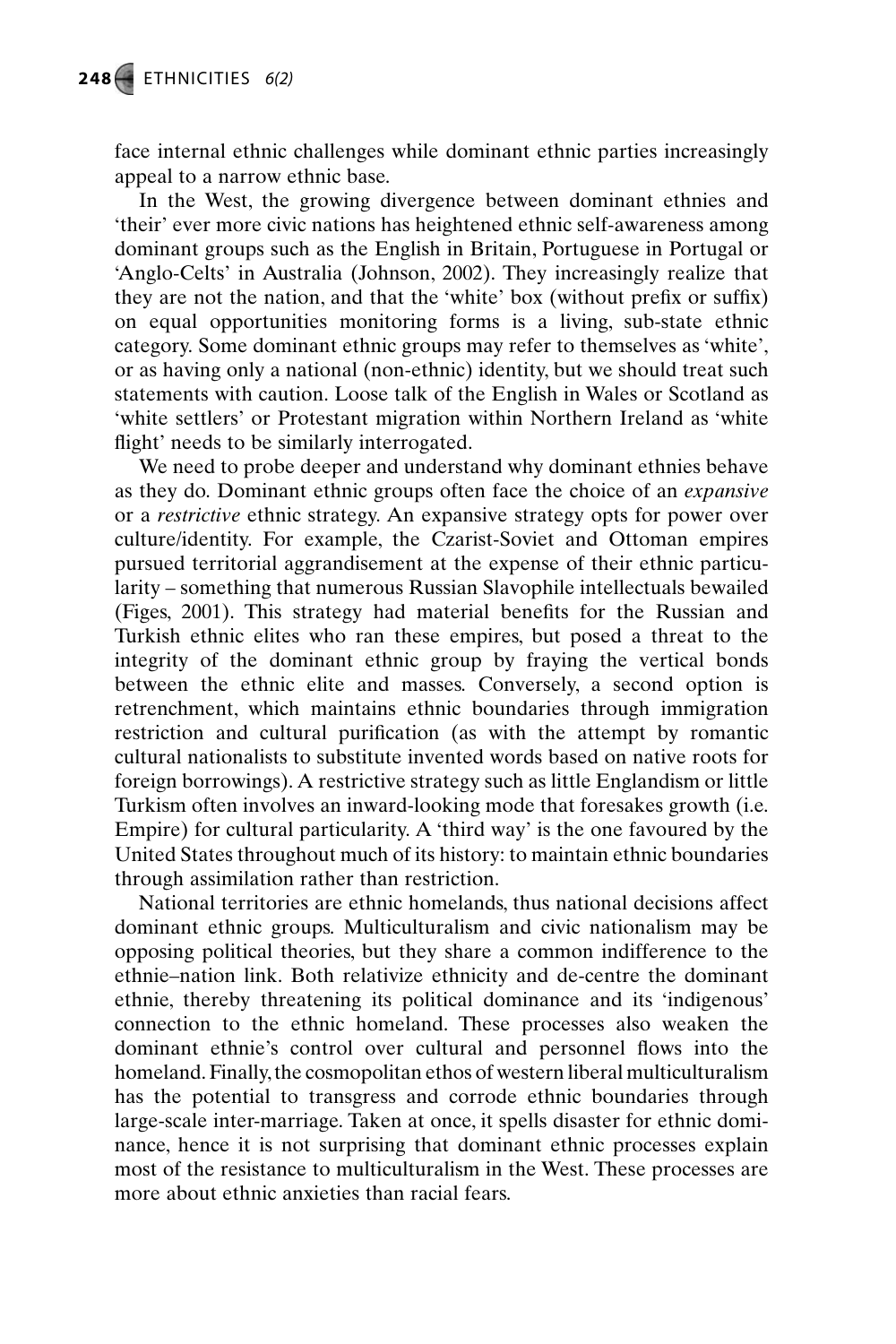

Race is the principal marker that distinguishes dominant ethnics in the West from recent immigrants, though both religion and language are also important. In some cases (i.e. Greece), race is not even a marker of difference. Moreover, race itself is not so significant: the potential mass migration of East Europeans is almost as much of a concern to dominant ethnonationalists as immigration from the developing world. No major European dominant ethnic group will dissolve itself within a 'white' identity as has occurred in the United States. This is not because East Europeans are not considered 'white', but because they are not considered part of the dominant ethnic group. Ideological discourses of racism and stereotypes of the 'other' are certainly linked with social inequality, but they do not power the anxieties that drive 'Fortress Europe'. In short, dominant ethnic groups do not fear the cultural *difference* of the 'other' so much as the foreigner's potential to disrupt a perceived ethno-territorial continuity.

#### **THE ROLE OF RACIAL STUDIES**

Where does this leave White Studies? Earlier, I argued that ethnicity cannot explain everything. This is particularly true when studying intra-ethnic or supra-ethnic conflict or when we are dealing with properties of societies that are arrayed along a continuum, but still count. These characteristics apply with force to race and status – which vary within societies but do not always constitute clear boundaries for social action. In the tropics and subtropics (Latin America, much of Africa, India and Southeast Asia), and even within the western diasporas of peoples of tropical origin, light skin is associated with higher social status, but does not neatly align with caste or racial group boundaries. Meanwhile, ethnic origin myths go back to European (i.e. Hindus),Turkic (i.e. Indian Muslims) or Semitic (i.e. Somalis, Lemba) ancestors. This has real consequences for human behaviour: population geneticists have recently demonstrated that higher castes in India have a significantly more European genetic profile than lower castes (Bamshad et al., 2001).

Why is this the case and what can be done about it? Pierre Van den Berghe, in trying to explain the preference for light-skinned women across a large sample of major civilizations, suggests that light skin is associated with fertility since a woman's skin lightens at the peak of the reproductive cycle and darkens with age. On the other hand, the two exceptions in Van den Berghe's model, Moorish Spain and the 25th Nubian dynasty of Egypt, show that social prestige may override the sociobiological imperative (Van den Berghe and Frost, 1986). Also, it is unclear that preferences in females automatically translate into a status system based on light skin. The rise of western racism (over and above the prestige factor of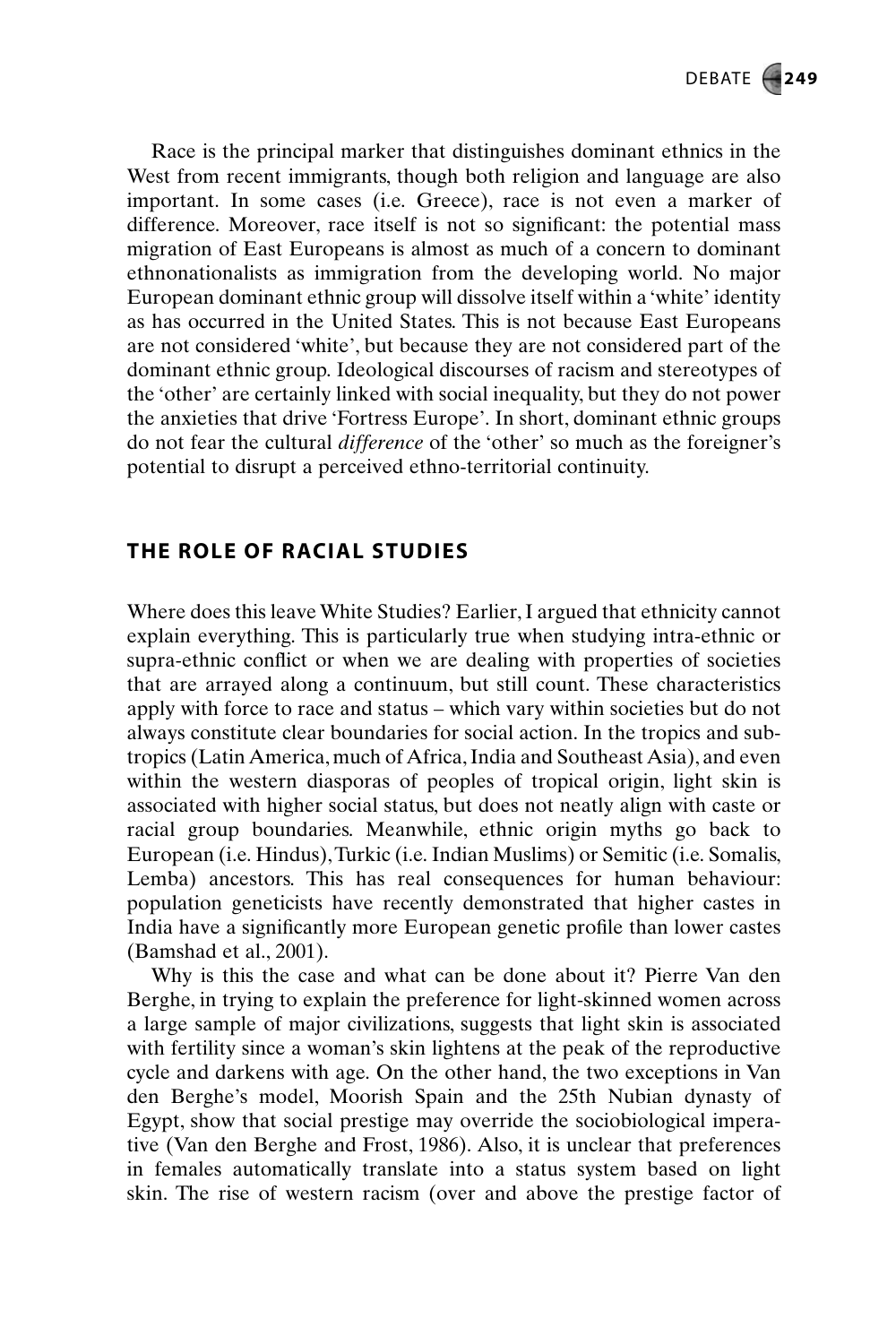light-skinned success post-1600) also has a role to play in elevating the white ideal in our time and a White Studies approach can illuminate some of these dynamics. This would need to involve more emphasis on the political mechanisms whereby ideologies of whiteness are translated into institutional rules. A racial studies perspective is also required in order to make sense of pan-ethnic movements like Negritude, White Supremacy or perhaps pan-Arabism, which are not easily encapsulated within ethnic studies approaches.

#### **CONCLUSION**

This article argues that the concept of dominant ethnicity is a much more useful tool than whiteness when it comes to understanding majority responses to multiculturalism and immigration. I have pointed to what I believe to be a number of serious omissions in the White Studies approach, namely: (1) a constructivism that fails to recognize the cognitive and social processes that underpin social 'reality'; (2) an excessive emphasis on ethnic boundaries and the scope for identity construction, which underplays the importance of ethno-historical narratives and pathdependency; (3) a tacit belief in *white exceptionalism*, which overemphasizes the ideological character of whiteness and deifies whites; (4) an elision of the concepts of dominant ethnicity and race; and (5) a threefold parochialism in terms of place, time horizon and the role of race in ethnic studies. The first four problem areas afflict existing White Studies approaches to American ethnic and race relations, while the latter casts doubt on the external validity of the White Studies perspective beyond the American case.

This does not mean that White Studies has led us down a blind alley. White Studies shone a much-needed light on areas that were crying out for examination. The empirical studies inspired by the whiteness approach form a rich, well-researched and innovative body of work. The writing of David Roediger is especially pioneering and is rooted in detailed analysis and solidly researched labour and social history. My argument is only that the time has come to place White Studies in its proper context. At a time when dominant ethnicity is becoming an increasingly prevalent feature of social and political life in all parts of the world, the White Studies approach cannot take us much further. Moreover, its tendency to both deify and castigate whites, combined with its more headline-grabbing statements (i.e. 'abolishing whiteness') tarnishes the political aim of eradicating the real ethnic and racial inequalities that exist in the present day. In this sense, the politics of White Studies often seems at odds with its methodology.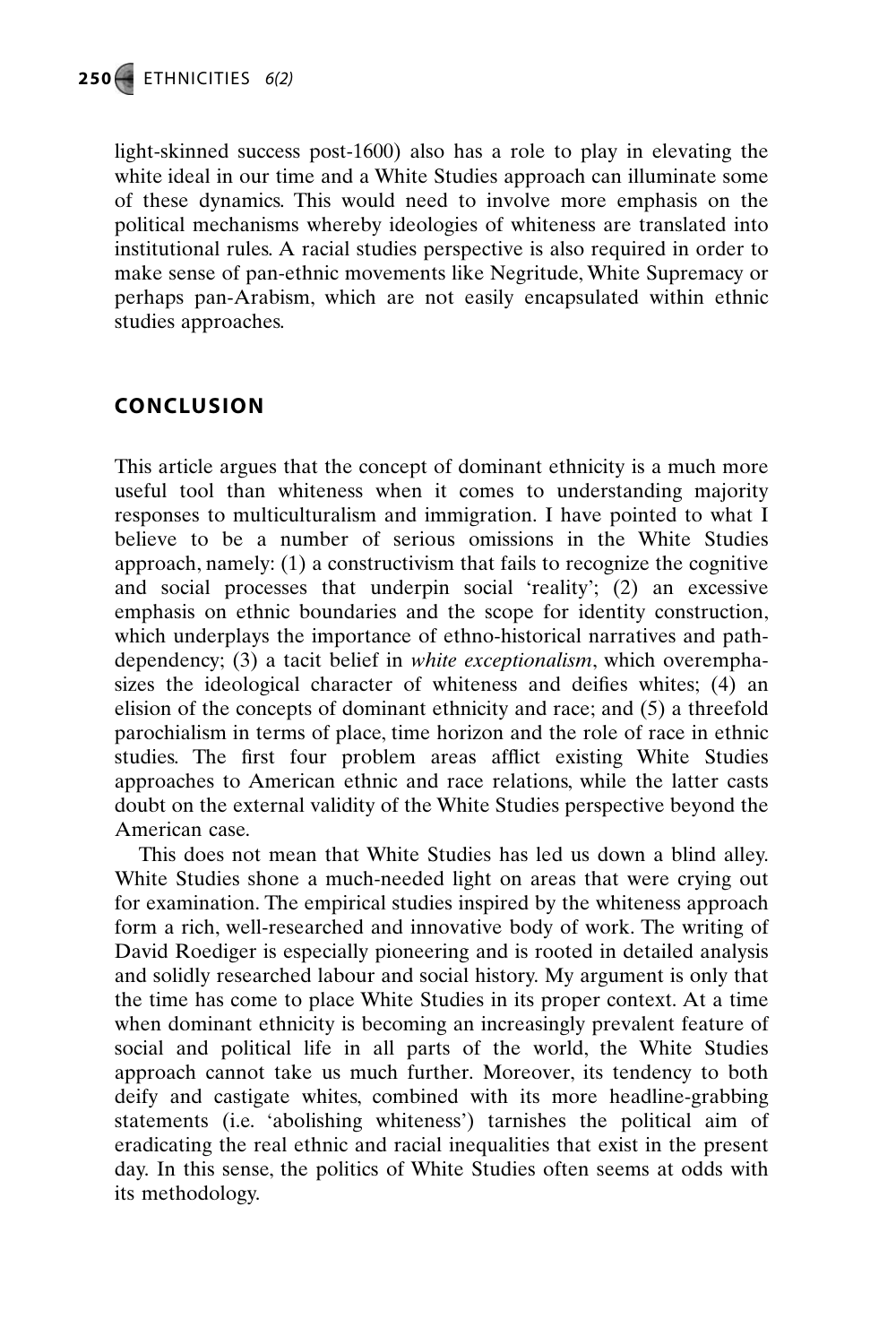#### *Notes*

- 1 Medical research suggests that racial and ethnic categories are not unimportant as predictors of genetic disease, but that there is far more variation within than between different ethnic and racial groups (Pearce at al., 2004). Dawkins adds that genetic variation within humans that is attributable to 'racial' divisions hovers at no more than 6–15 percent (Dawkins, 2004).
- 2 Likewise, one sometimes observes African or Native-Indian-Canadian Orangemen on parade in Belfast. An Irish Catholic would hardly be accorded similar status!
- 3 The elision of the two is clear in the shift of title between his PhD dissertation, 'The Idea of Anglo-Saxon Superiority in American Thought, 1865–1915' (1953), and the subsequent monograph based on his thesis, *Race, The History of an Idea in America* (1963).
- 4 Fragments of the whiteness canon allude to this, as with talk of the dominant group's 'myth of exclusive possession.'

#### *References*

- Alba, Richard D. (1990) *Ethnic Identity: The Transformation of White America*. New Haven, CT and London: Yale University Press.
- Archer, Margaret (1995) *Realist Social Theory: The Morphogenetic Approach*. Cambridge: Cambridge University Press.
- Bader, Veit (2001) 'Culture and Identity: Contesting Constructivism', *Ethnicities* 1(2): 251–73.
- Baltzell, E. Digby (1964) *The Protestant Establishment: Aristocracy and Caste in America*. New York: Random House.
- Bamshad et al. (2001) 'Genetic Evidence on the Origins of Indian Caste Populations', *Genome Research* 11(6): 994–1004.
- Bellah, Robert N. and Frederick Greenspahn, eds (1987) *Uncivil Religion: Interreligious Hostility in America*. New York: Crossroad Publishing.
- Bhaskar, Roy (1978) *A Realist Theory of Science*. Hassocks: Harvester Press.
- Bonnett, A. (2000) *White Identities: Historical and International Perspectives*. London: Prentice-Hall.
- Bruce, Steve, Tony Glendinning, Iain Patterson and Michael Rosie (2004) *Sectarianism in Scotland*. Edinburgh: University of Edinburgh Press.
- Dawkins, Richard. (2004) 'Race and Creation', *Prospect*, October [http: //www.prospect-magazine.co.uk/].
- Delgado, Richard and Jean Stefancic, eds (1997) *Critical White Studies: Looking Behind the Mirror*. Philadelphia, PA: Temple University Press.
- Doane, Ashley W., Jr (1997) 'Dominant Group Ethnic Identity in the United States: The Role of "Hidden" Ethnicity in Intergroup Relations', *Sociological Quarterly* 38(3): 375–97.
- Doane, Ashley W., Jr (2003) 'Rethinking Whiteness Studies', in Ashley W. Doane Jr and Eduardo Bonilla-Silva, *White Out: The Continuing Significance of Racism*, pp. 1–27. New York and London: Routledge.
- Doane, Ashley W., Jr and Eduardo Bonilla-Silva (2003) *White Out: The Continuing Significance of Racism*. New York and London: Routledge.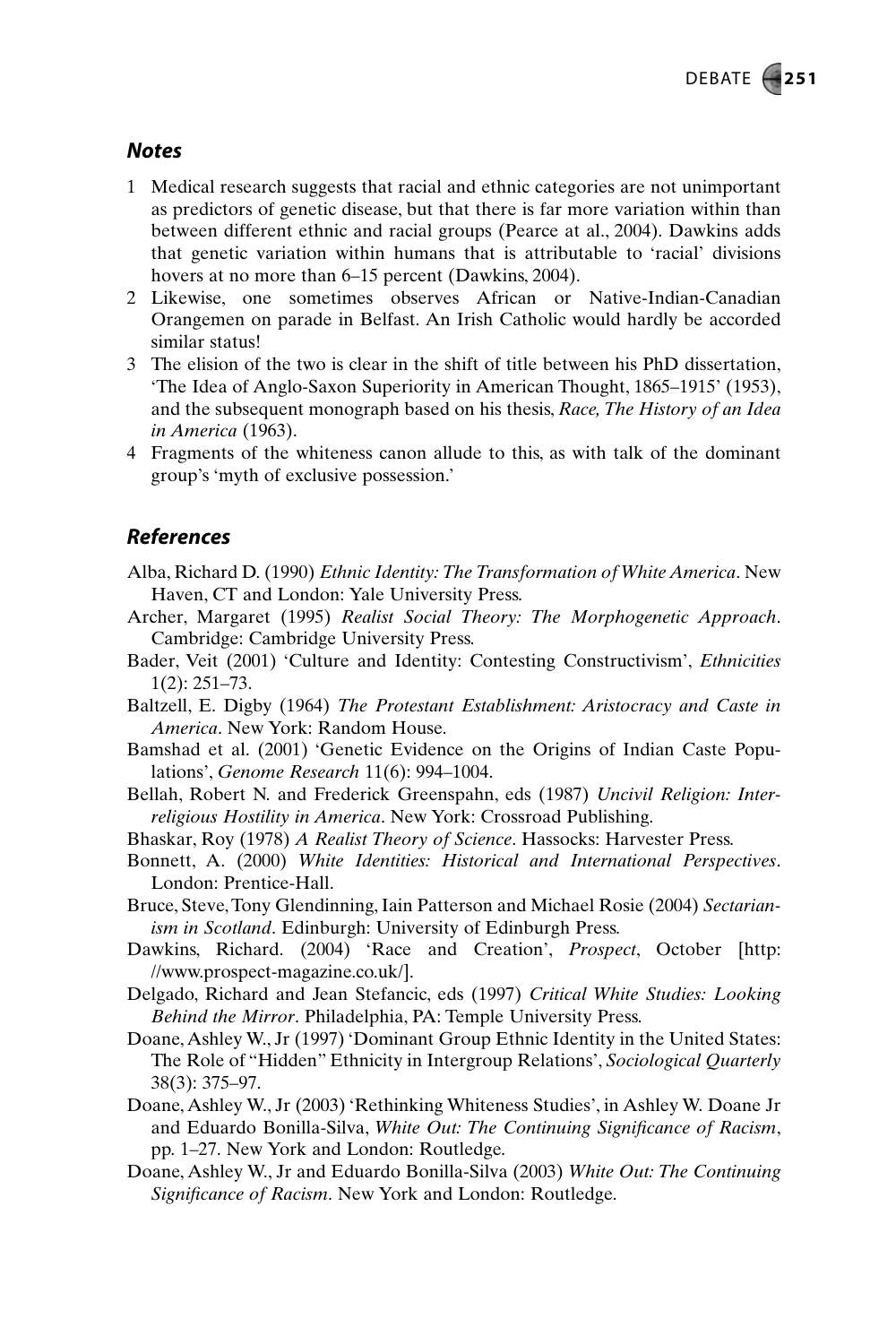Fairclough, N. (1989) *Language and Power*. London and New York: Longman.

- Figes, Orlando (2001) 'What is Russia?', *Prospect* 59: 28–32.
- Gallagher, C. (2003) 'Color-Blind Privilege: The Social and Political Functions of Erasing the Color Line in Post Race America', *Race, Gender and Class* 10(4): 22–37.
- Gans, Herbert J. (1994) 'Symbolic Ethnicity and Symbolic Religiosity: Towards a Comparison of Ethnic and Religious Acculturation', *Ethnic and Racial Studies* 17(4): 577–92.
- Goldhagen, Daniel J. (1996) *Hitler's Willing Executioners*. London: Little, Brown.
- Gossett, Thomas F. (1953) 'The Idea of Anglo-Saxon Superiority in American Thought, 1865–1915', unpublished PhD dissertation, University of Minnesota, USA.
- Gossett, Thomas F. (1963) *Race, The History of an Idea in America*. Dallas, TX: Southern Methodist University Press.
- Handlin, Oscar (1957) *Race and Nationality in American Life*. Garden City, NY: Doubleday.
- Haney-Lopez, Ian F. (1996) *White by Law: The legal constructions of Race*. New York: New York University Press.
- Higham, John (1988[1955]) *Strangers in the Land: Patterns of American Nativism, 1860–1925* (2nd edition). New Brunswick: Rutgers University Press.
- Horowitz, Donald L. (1985) *Ethnic Groups in Conflict*. Berkeley, CA: University of California Press.
- Ignatiev, N. (1995) *How the Irish Became White*. New York and London: Routledge.
- Johnson, C. (2002) 'The Dilemmas of Ethnic Privilege: A Comparison of Constructions of "British", "English" and "Anglo-Celtic" Identity in Contemporary British and Australian Political Discourse', *Ethnicities* 2(2): 163–88.
- Kaufmann, Eric (1999) 'The Sensory Basis of Historical Analysis: A Reply to Post-Structuralism', *Rethinking History: The Journal of Theory and Practice* 3(3): 329–32.
- Kaufmann,Eric (2004a)*The Rise and Fall ofAnglo-America:The Decline of Dominant Ethnicity in the United States*. Cambridge, MA: Harvard University Press.
- Kaufmann, Eric, ed. (2004b) *Rethinking Ethnicity: Majority Groups and Dominant Minorities*. London: Routledge.
- Kaufmann, E. and O. Zimmer. (2004) '"Dominant ethnicity" and the "ethnic–civic" dichotomy in the work of Anthony D. Smith', *Nations and Nationalism* 10(1–2): 63–78.
- King, Desmond (2000) *Making Americans: Immigration, Race and the Origins of the Diverse Democracy*. Cambridge, MA: Harvard University Press.
- Laclau, E. and C. Mouffe (1985) *Hegemony and Socialist Strategy*. London: Verso.
- Lantz, Herman R. (1958) *The People of Coal Town*, with the assistance of J.S. McCrary. New York: Columbia University Press.
- Lipset, Seymour Martin (1968) *The First New Nation: The United States in Historical and Comparative Perspective*. London: Heinemann.
- Lynd, Robert S. and Helen Merrell Lynd (1929) *Middletown: A Study in Contemporary American Culture*. New York: Harcourt Brace.
- Mills, C. Wright (1956) *The Power Elite*. London: Oxford University Press.
- Ozkirimli, Umut (2000) *Theories of Nationalism: A Critical Introduction*. Basingstoke: Macmillan.